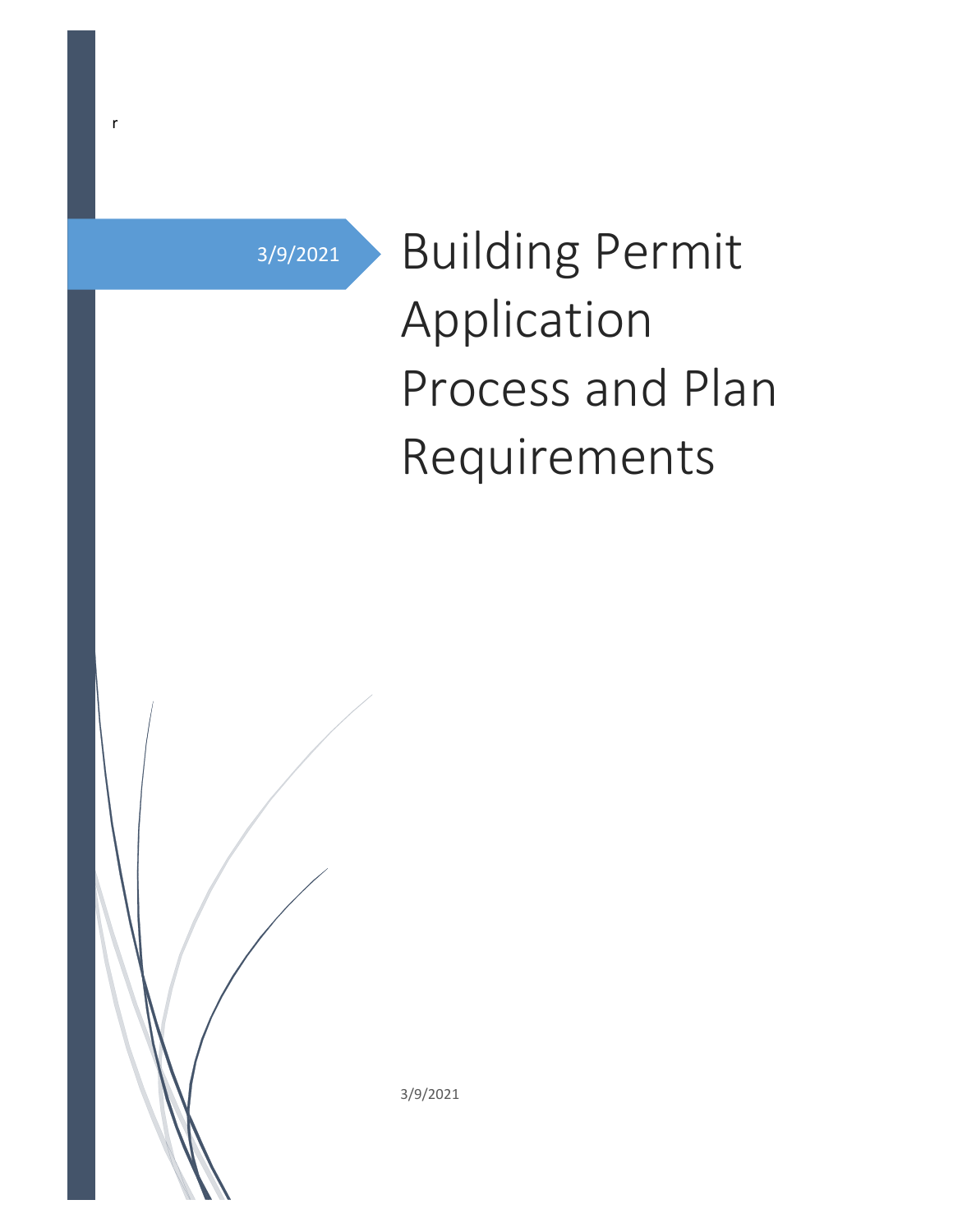## **Permit Review Process and Checklist**

## **Table of Contents**

| <b>Table of Contents</b>                            | Page 1     |
|-----------------------------------------------------|------------|
| Contact information                                 | Page 2     |
| Electronic vs Digital Signing and Sealing Info      | Page 3     |
| <b>Commercial Plans Project Checklist</b>           | Page 4-10  |
| Electronic Submittal Process and required documents | Page 11-13 |
| <b>Resubmittals and Revisions</b>                   | page 14    |
| Requesting Inspection Instructions                  | Page 15    |
| Requesting your Certificate Occupancy/completion    | Page 16    |
| Permit Fee schedule                                 | Page 17-23 |

**\*\* There are currently no Fire Review Checklist available. If you have any questions please contact the Fire Department plan reviewer for more information.**

**Commercial Pre application meeting required prior to submittal- for NEW BUILDING CONSTRUCTION PROJECTS only (not miscellaneous permits such as retaining walls, walk-in coolers, dumpster enclosures, etc. –**

**Contact - Dawn Stalnaker or Joell Folmar**

**Impact fee Information- Dawn Stalnaker or Joell Folmar**

**Certificate of Completion, Occupancy, Temp, etc.- email: Joell Folmar or Dawn Stalnaker**

**(see Contacts on next page)**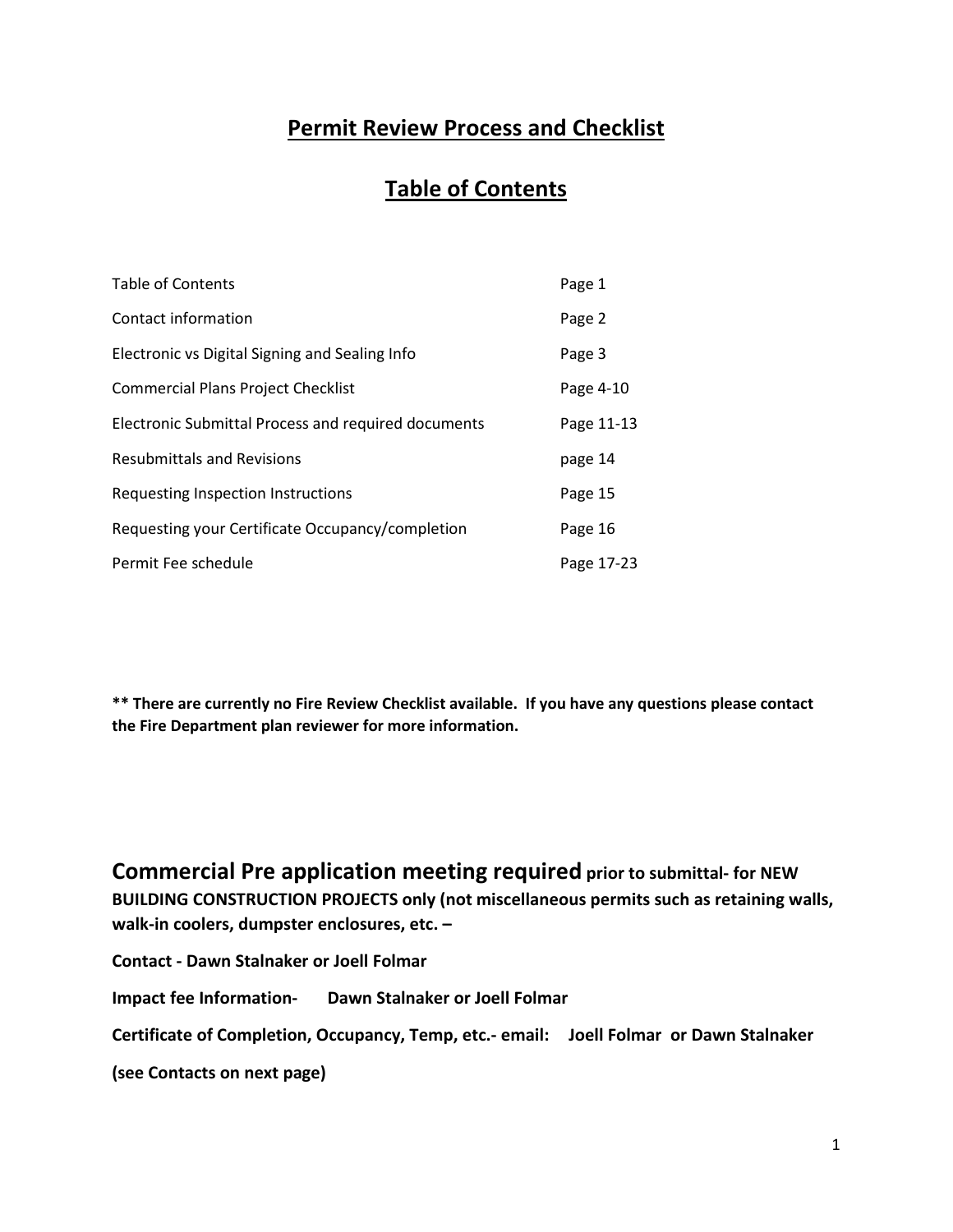# **Contact Information:**

| Lisa Widican             | <b>Building Services Director</b>    | Iwidican@clermontfl.org   |
|--------------------------|--------------------------------------|---------------------------|
| <b>Mark Grenier</b>      | <b>Building Official</b>             | mgrenier@clermontfl.org   |
| Dawn Stalnaker           | <b>Building Services Mgr.</b>        | dstalnaker@clermontfl.org |
| Joell Folmar             | Lead Permit Technician               | jfolmar@clermontfl.org    |
| <b>Robert Taboas</b>     | <b>Building Services Coordinator</b> | rtaboas@clermontfl.org    |
| Dale Ulmer               | <b>Commercial Plan Reviewer</b>      | dulmer@clermontfl.org     |
| Jennifer Pierce          | Fire Marshal/Reviewer                | jpierce@clermontfl.org    |
| <b>Kelly Caulton</b>     | <b>Permit Technician</b>             | kcaulton@clermontfl.org   |
| <b>Kimberly Roderick</b> | <b>Permit Technician</b>             | kroderick@clermontfl.org  |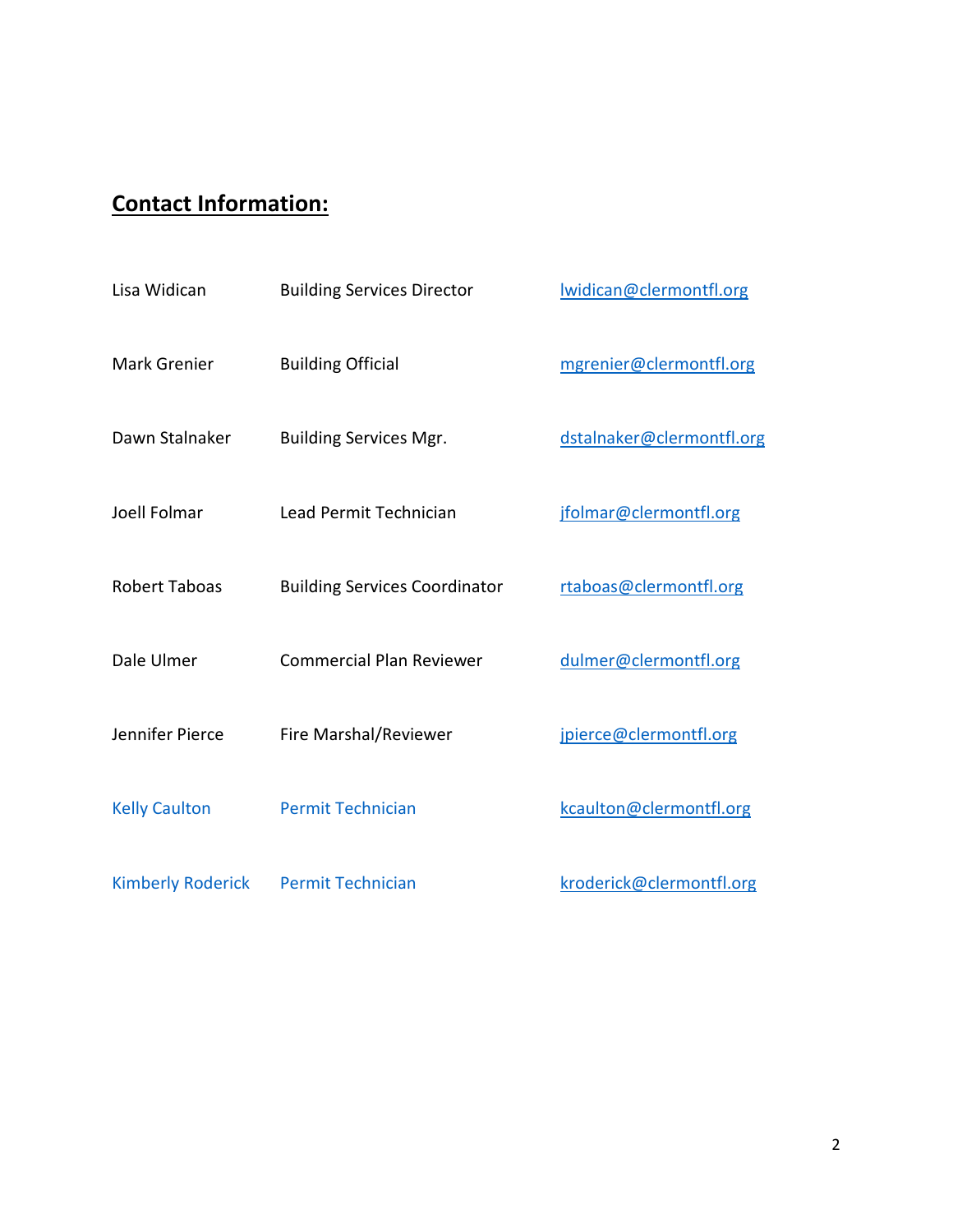# **Electronic Signing & Sealing of Engineered plans From the Florida Board of Professional Engineers**

The signing and sealing of engineering documents can be confusing not just to Professional Engineers, but also to building department personnel. Therefore, the Florida Board of Professional Engineers wanted to take a moment to explain it in a nutshell.

In addition to traditional, physically signed and sealed final engineering plans, the Florida Administrative Code also allows two computerized methods: digital signing and sealing (Rule 61G15-23.004, F.A.C) AND Electronic signing and sealing (Rule 61G15-23.005.)

Do not combine the requirements of these rules as they are meant to provide two separate methods for signing and sealing final engineering documents.

**Digital Signing and Sealing** requires the PE to purchase a digital signature from a certification authority. The Board does not approve certification authorities and does not have a list of them. The certification authority will confirm the identity of the PE, and provide them with a password-protected digital signature file. Digital signing and sealing allows a PE to apply a single digital signature to a file, which can contain the entire set of plans, from one sheet to thousands of sheets; there is no page limit. Generally, the PE applied the digital signature to the front page. The RULE requires specific language to be placed on each sheet of the plan.

**Electronic signing and sealing** requires the PE use a SHA algorithm generator to secure the final engineering plans. The generator will provide the PE with a number/letter combination, which is the SHA authentication code, that is used in the document's signature report. The signature report must contain the authentication code and an index of all items to which the electronic signature applies. AS with digital signing and sealing, there is the additional requirement for specific language on each page of the plans.

For additional information regarding Temporary Rule Changes and FBC requirements, please go to their website.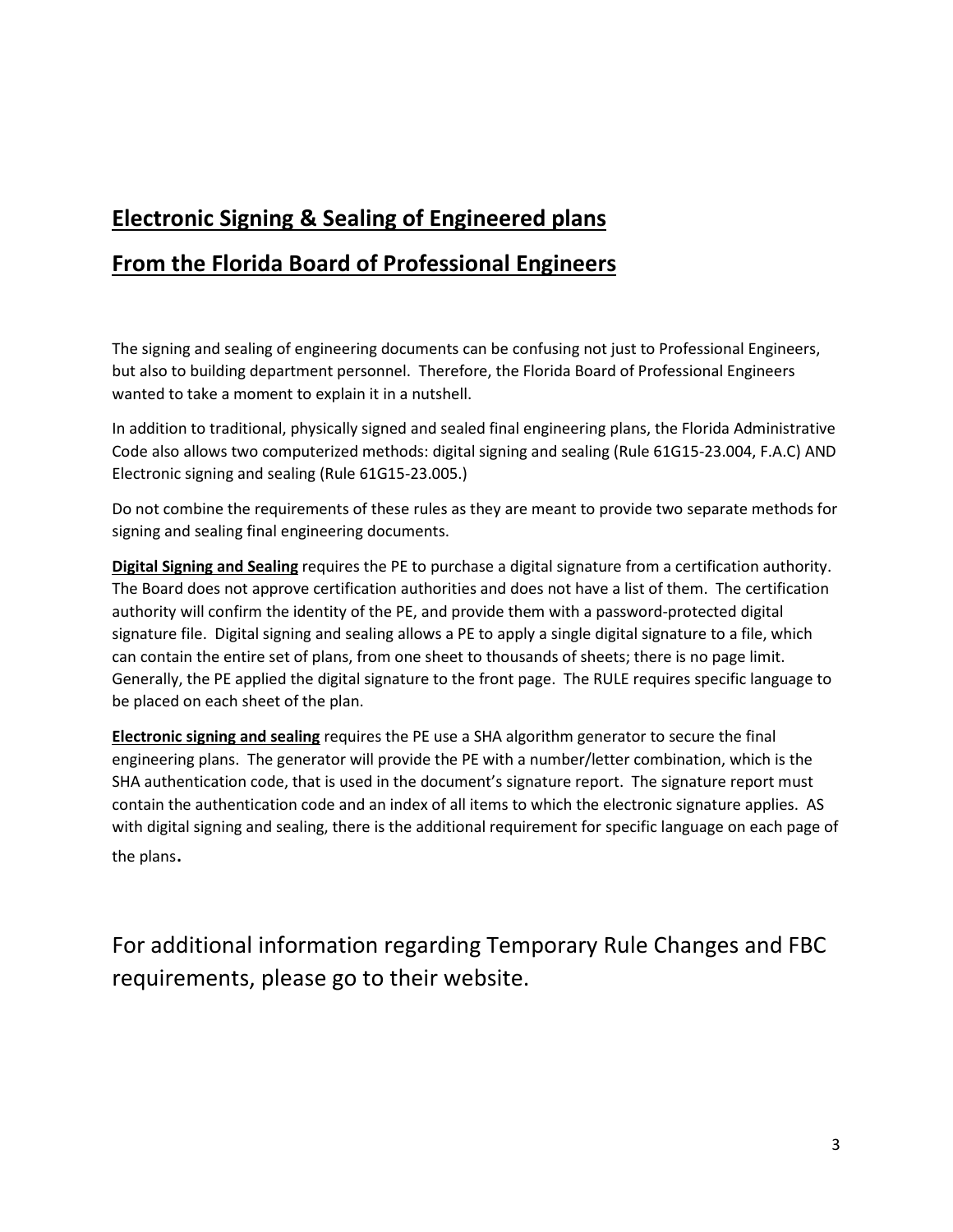## **BUILDING PLAN REVIEW REQUIREMENTS**

Building Plan Reviews are based on the latest edition of the *Florida Building Code* "Building". In order to perform a thorough Building Plan Review, the following specifications, drawings and details shall be submitted:

1. Complete signed and sealed (as required by applicable laws) architectural plans, structural plans and material specifications of all work.

- 2. A site plan including the following information:
	- **a.** Size and location of all new construction and all existing structures on the site.
	- **b.** Distances from lot lines and any existing buildings or structures.
	- **c.** Established street grades and proposed finish grades.
- 3. Architectural plans and specifications to include:

**a.** Description of uses and the proposed occupancy group(s) for all portions of the building. The design approach for mixed-uses (as applicable).

- **b.** Proposed type of construction of the building.
- **c.** Fully dimensioned drawings to determine building areas and height.

**d.** Adequate details and dimensions to evaluate means of egress, including occupant loads for each floor, exit arrangement and sizes, corridors, doors, stairs, etc.

**e.** Exit signs/means of egress lighting, including power supply.

**f.** Accessibility scoping provisions.

**g.** Description and details of proposed special occupancies such as a covered mall, high-rise, mezzanine, atrium, public garage, etc.

**h.** Adequate details to evaluate fire resistive construction requirements, including data substantiating required ratings.

- **i.** Details of plastic, insulation, and safety glazing installation.
- **j.** Details of required fire protection systems.

4. Structural plans, specifications, and engineering details to include:

**a.** Soils report indicating the soil type and recommended allowable bearing pressure and foundation type.

**b.** Signed and sealed structural design calculations, which support the member sizes on the drawings.

- **c.** Local design load criteria, including live loads; wind loads; other special loads.
- **d.** Details of foundations and superstructure.
- **e.** Provisions for required special inspections.

**f.** Applicable construction standards and material specifications (i.e., masonry, concrete, wood, steel, etc.).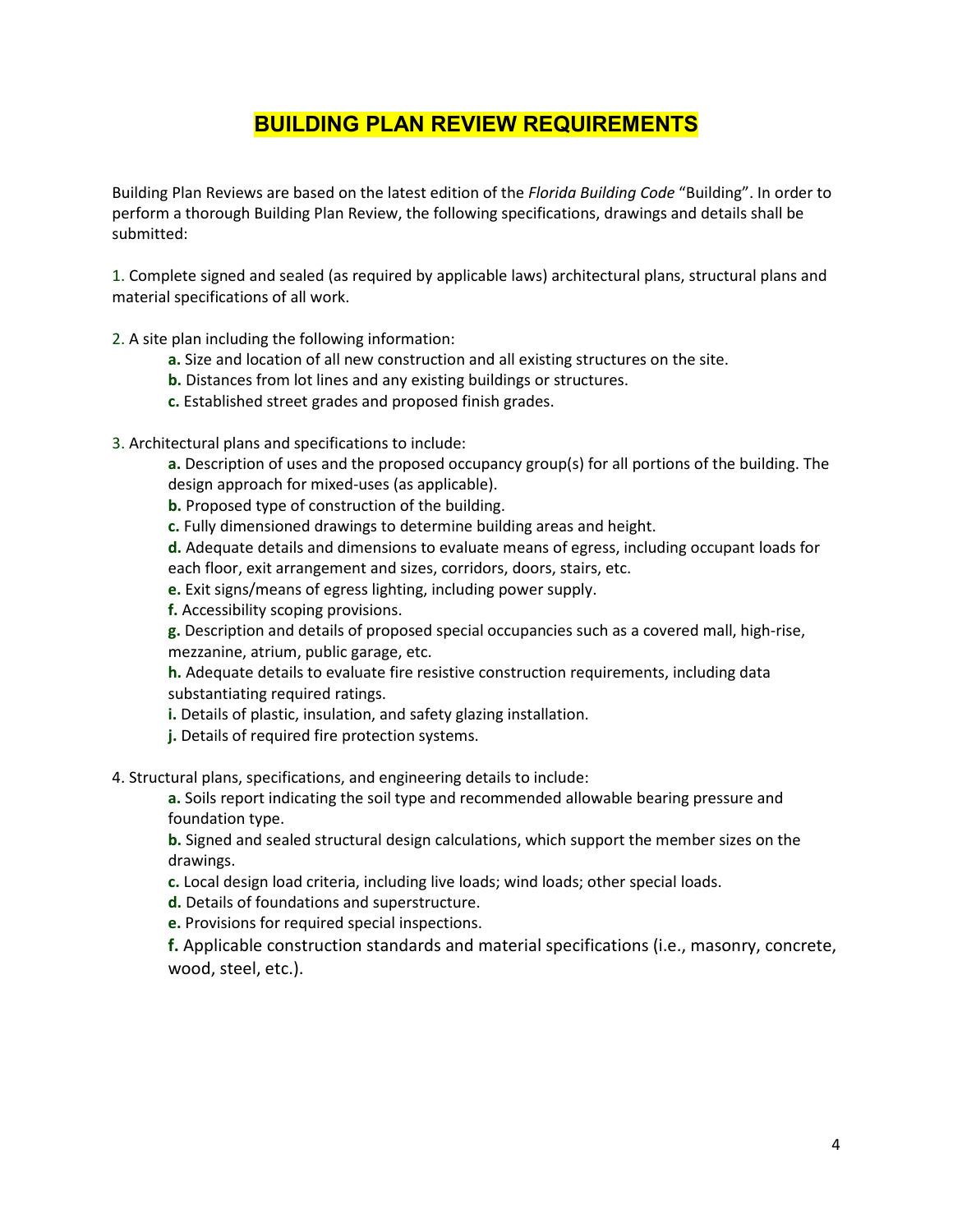## **MECHANICAL PLAN REVIEW REQUIREMENTS**

Mechanical Plan Reviews are based on the latest edition of the *Florida Building Code* "Mechanical" and the Florida Building Code "Gas" unless otherwise directed. In order to perform a thorough Mechanical Plan Review, the following specifications, drawings and details shall be submitted:

- 1. Complete signed and sealed (as required by applicable laws) plans and specifications of all heating, ventilating and air conditioning work.
- 2. Complete information on all the mechanical equipment and materials including listing, labeling, installation and compliance with referenced material standards.
- 3. Details on the HVAC equipment including the equipment capacity (Btu/h input), controls, equipment location, access and clearances.
- 4. A ventilation schedule indicating the outdoor air rates, the estimated occupant load/1,000 ft2, the floor area of the space and the amount of outdoor air supplied to each space.
- 5. The location of all outdoor air intakes with respect to sources of contaminants.
- 6. Duct construction and installation methods, flame spread/smoke development ratings of materials, flexible air duct and connector listing, sealing of duct joints, seams and connections and duct support spacing.
- 7. Condensate disposal, routing of piping and auxiliary and secondary drainage systems.
- 8. Required exhaust systems, routing of ducts and termination to the exterior.
- 9. Complete details of all Type I and II kitchen hoods (separate permit required for commercial kitchen hood systems), grease duct construction and velocity, clearance to combustibles and fire suppression system.
- 10. Details of all duct penetrations through fire-resistance rated assemblies including locations for all fire dampers, smoke dampers and ceiling radiation dampers along with applicable fire protection ratings and labeling requirements. Method of supplying combustion air to all fuel fired appliances, the location and size of openings and criteria used to size the openings.
- 11. Details on the vents used to vent the products of combustion from all fuel burning appliances including the type of venting system, the sizing criteria required for the type of vent and the routing of the vent.
- 12. Boiler and water heater equipment and piping details including safety controls, gauges, valves and distribution piping layout.
- 13. Details on the type and quantity of refrigerant, calculations indicating the quantity of refrigerant and refrigerant piping material and the type of connections.
- 14. Complete details on the gas piping system including materials, installation, valve locations, sizing criteria and calculations (i.e., the longest run of piping, the pressure, the pressure drop and applicable gas pipe sizing Table(s) in the FBC G.)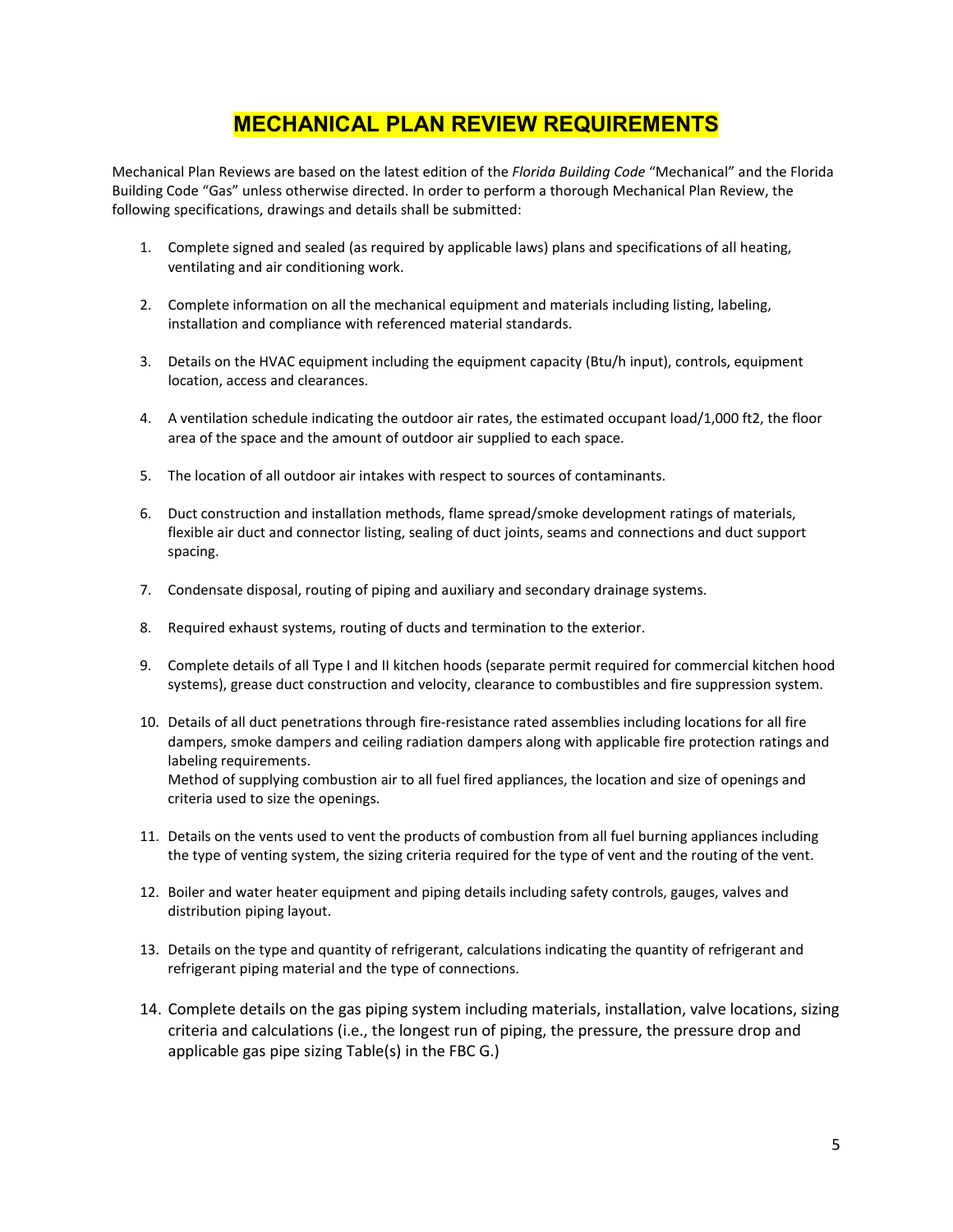## **PLUMBING PLAN REVIEW REQUIREMENTS**

Plumbing Plan Reviews are based on the latest edition of the *Florida Building Code* "Plumbing" and the Florida Building Code "Gas" unless otherwise directed. In order to perform a thorough Plumbing Plan Review, the following specifications, drawings and details shall be submitted:

- 1. Complete signed and sealed (as required by applicable laws) plans and specifications of all plumbing work.
- 2. Plumbing fixture specifications including identification of the applicable referenced material standards and the maximum flow rates for the plumbing fixtures.
- 3. The basis for the number of plumbing fixtures provided including the occupant load used, the applicable occupancy group(s) and fixture rate(s).
- 4. Dimensions for bathrooms and plumbing fixture locations along with the wall and floor surface materials to be installed.
- 5. Site plan which indicates the routing of the sanitary, storm and water service with the burial depths for all sewers and water service.
- 6. Water distribution system sizing criteria and calculations.
- 7. Water supply and distribution piping plan showing the incoming water supply, distribution piping, pipe size, the location of water hammer arrestors and the location of all valves.
- 8. The location of all backflow preventers, the type of backflow preventers provided for each piece of equipment or outlet and the specified material standards referenced in the code.
- 9. Drainage system piping plan showing the layout of all piping, of plumbing fixtures and the location of cleanouts.
- 10. Riser diagram(s) of the drain, waste and vent piping including the building drain, all horizontal branches and the connections and layout of all fixtures. Pipe sizes, direction of flow, grade of horizontal piping, drainage fixture loads and the method of venting all plumbing fixtures.
- 11. The location of all indirect waste connections, standpipes, grease traps and separators.
- 12. Complete water heater details, temperature and pressure relief valve discharge, discharge piping and pan details along with the method of supplying tempered water to required fixtures.
- 13. Complete details of the method of draining storm water from the roof including calculations to verify pipe and/or gutter sizes, the location of all roof drains and the roof area that each group of roof drains is intended to serve and an independent secondary roof drainage system.
- 14. Piping material specifications to verify compliance with the referenced material standards for all sanitary, storm and potable water piping (e.g., ASTM B88 for copper pipe), the type of joints and connections for all piping, the pipe hanger support spacing and details of anchorage and bracing.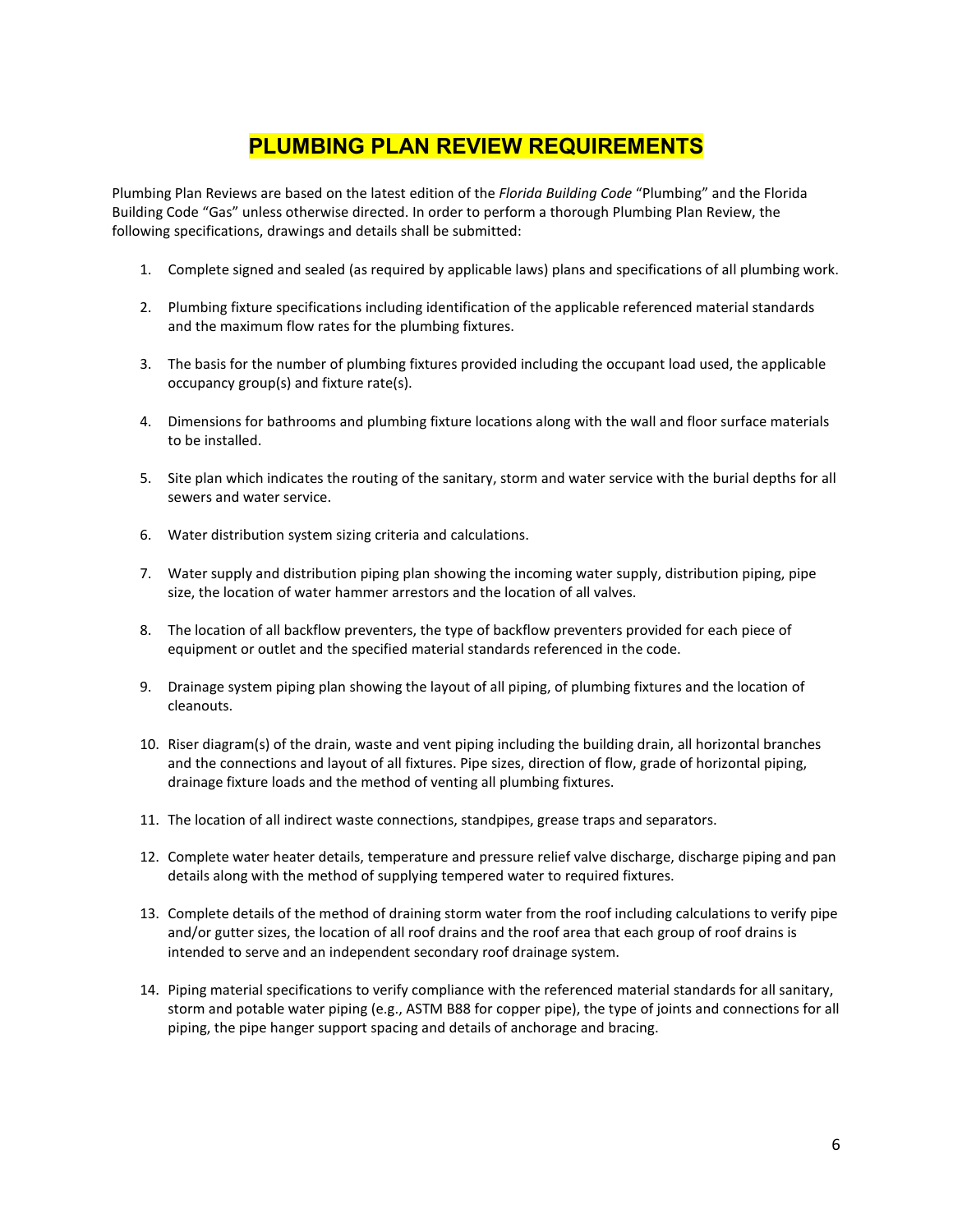## **ELECTRICAL PLAN REVIEW REQUIREMENTS**

Electrical Plan Reviews are based on the specified edition of the *National Electrical Code* as referenced by the *Florida Building Code* unless otherwise directed. In order to perform a thorough Electrical Plan Review, the following specifications, drawings and details shall be submitted:

1. Complete signed and sealed (as required by applicable laws) plans and specifications of all electrical work.

2. Labeling criteria of all electrical equipment.

3. Lighting floor plan including fixture locations, electrical circuits, circuit numbers, and panel locations.

4. Power floor plans including electrical circuits, wiring sizes, panel locations, working clearances and electrical room egress, disconnect switches, receptacle locations including GFCI locations and required arc fault protected circuits.

5. Exit sign/means of egress lighting location and power supply.

6. Single line diagram and panelboard schedule including AIC rating and available fault current and the calculated service load with a load distribution schedule.

- 7. Lighting fixture schedule.
- 8. Symbol schedule and diagrams.

9. Details showing the grounding electrodes, bonding of the grounding electrode system and the size of all bonding and grounding electrode conductors for the service.

10. Specifications to include requirements for:

- **a.** Wire, cable, raceway and conduit with fittings.
- **b.** Electrical boxes, connections, fittings and installation.
- **c.** Electrical wiring devices.
- **d.** Circuit and motor disconnects, and motor control centers.
- **e.** Hangers and supporting devices.
- **f.** Electrical identification.
- **g.** Service entrance and details.
- **h.** Overcurrent protection and grounding.
- **i.** Switchboard and panelboards.
- **j.** Transformers.
- **k.** Lighting fixtures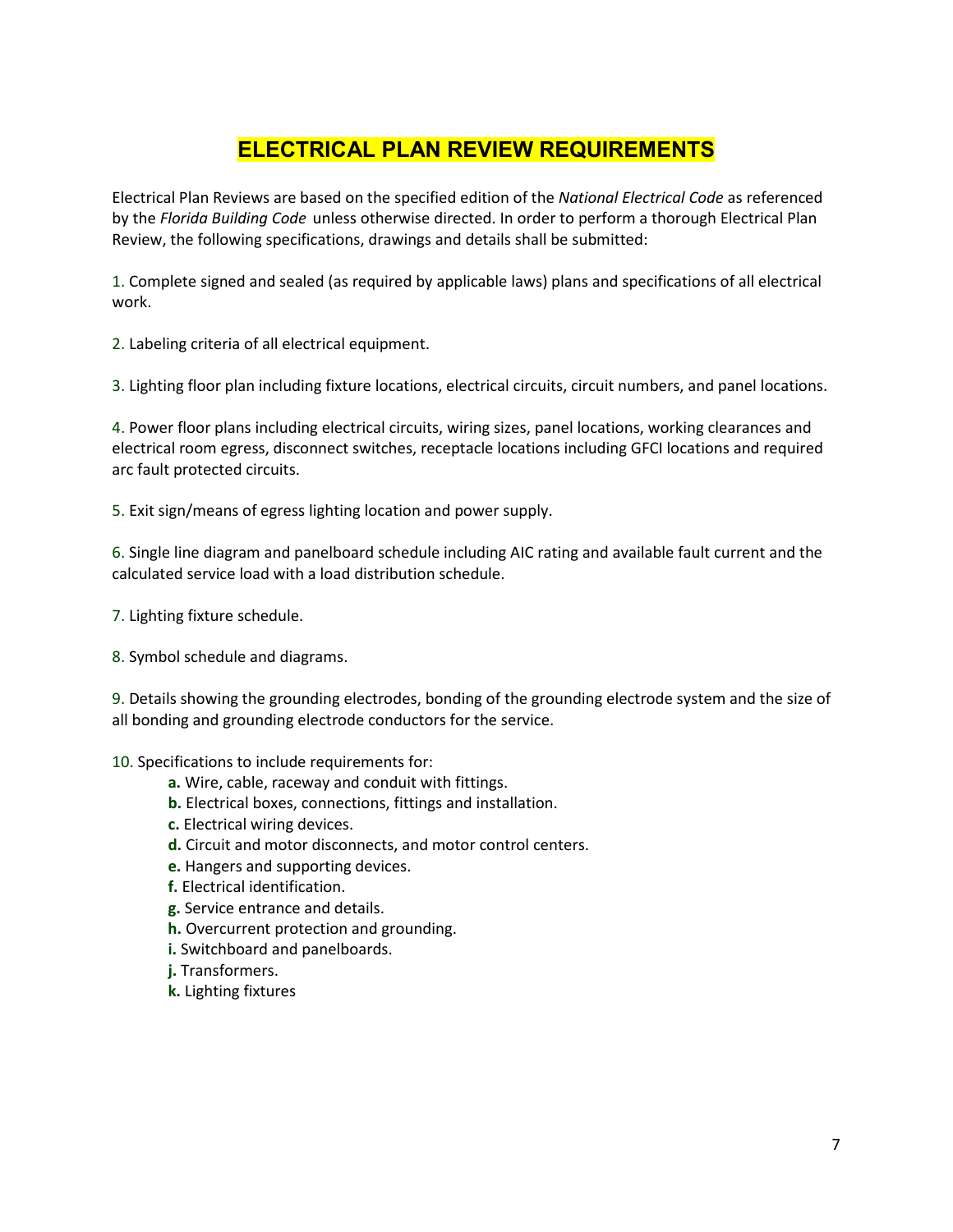## **ENERGY PLAN REVIEW REQUIREMENTS**

Energy Plan Reviews are based on the latest edition of the Florida Building Code "Energy" or the referenced edition of ASHRAE 90.1 unless otherwise directed. In order to perform a thorough Energy Plan Review, the following specifications, drawings and details shall be submitted:

- 1. Complete signed and sealed (as required by applicable laws) plans and specifications as indicated below.
- 2. Envelope––Architectural plans and specifications to include:
- **a.** Description of uses and the proposed occupancy group(s) for all portions of the building.
- **b.** Thermal performance of envelope components.
- **c.** Fenestration performance details (U-factor, SC, SHGC, VLT, air leakage rates, etc.).
- **d.** Fully dimensioned drawings to determine gross and net areas of all envelope components.
- **e.** Details of vapor barrier and insulation installation, and air sealing methods.
- **f.** REScheck, COMcheck, or ENVSTD output (where applicable).
- **g.** Design conditions (interior and exterior) consistent with local climate.
- 3. Electrical––Complete plans and specifications of all electrical power and lighting work including:
- **a.** Riser diagram(s) of the distribution system indicating:
- **1.** Check metering provisions for individual dwelling units.
- **2.** Subdivision of feeders by end use: 1, Lighting, 2, HVAC, 3, SWH & systems over 20 kW.
- **b.** Lighting fixture schedule(s) depicting location, fixture lamps, ballasts, ballast specifications, fixture input watts, fixture wiring methods, power factor, etc.
- **c.** Lighting plan(s) for building exteriors including total exterior Connected Lighting Power (CLP).
- **d.** Lighting and power floor plans for building interiors including total interior CLP.
- **e.** REScheck, COMcheck, or LTGSTD output (where applicable).
- **f.** Interior and exterior means of lighting control.
- **g.** Electric motor schedule including type, HP and efficiencies.
- 4. Mechanical––Complete plans and specifications of all mechanical work including:
- **a.** Equipment type, capacity (Btuh) and efficiency (peak and part-load).
- **b.** System design air flow rates (cfm).
- **c.** Details of equipment/system sizing.
- **d.** System and/or zone control capabilities including terminal device schedule.
- **e.** Provisions for automatic setback/shutdown.
- **f.** Indicate intentions or plans for systems commissioning.
- **g.** Energy consumed by fans and pumps.
- **h.** Economizers (air or water) including provisions for integrated control.
- **i.** Duct construction and system static pressure(s), including provisions for sealing.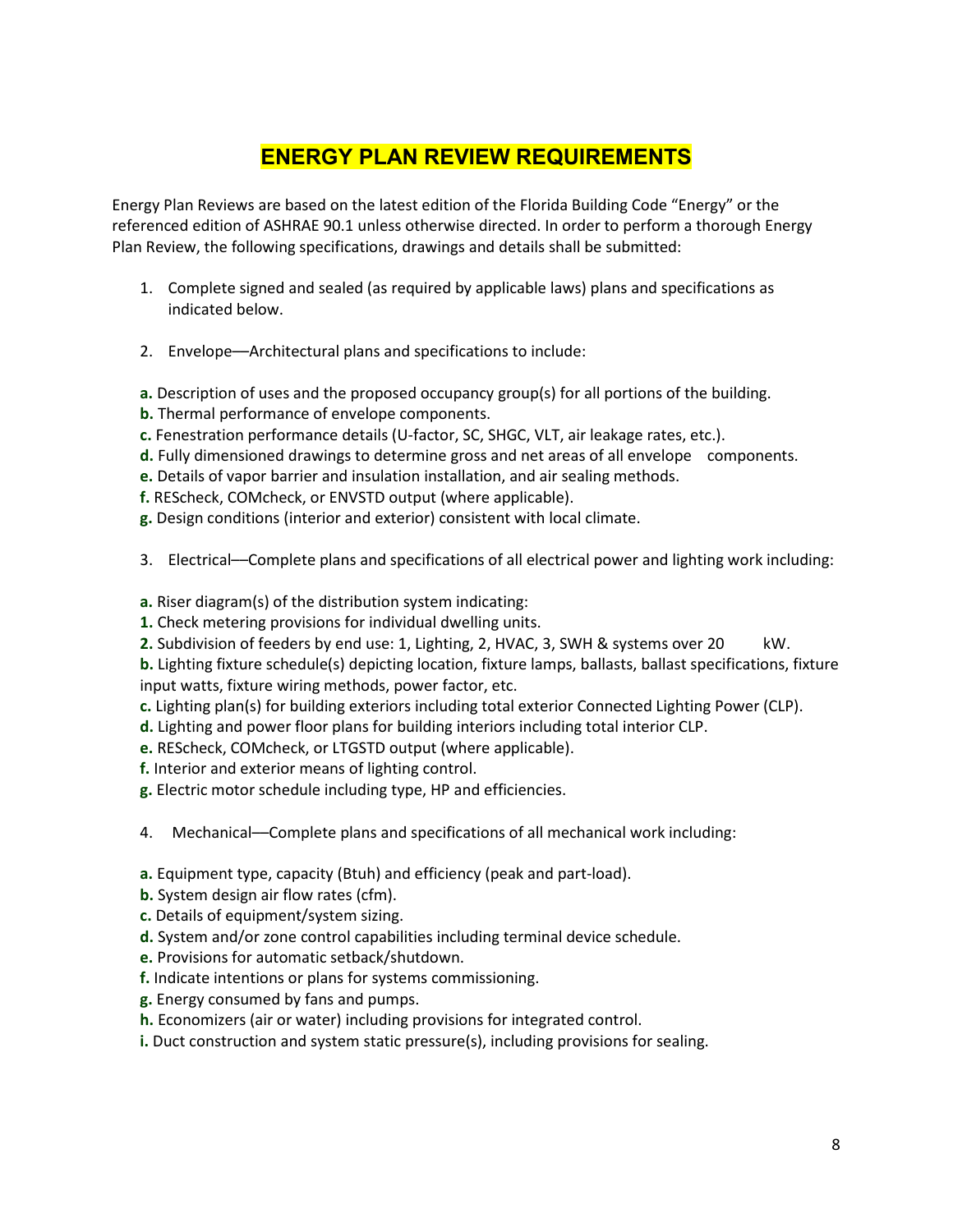#### **Energy Plan Review Requirements- continued-**

**j.** Duct and/or hydronic-piping lining and insulation materials.

**k.** Provisions for air and/or hydronic system balancing.

**l.** Boiler and water heater equipment and piping details, safety controls and distribution piping layout.

- 5. Service water heating (SWH)––Complete SWH specifications including:
- **a.** SWH equipment data including type, capacity and efficiency.
- **b.** SWH pipe insulation, thickness, conductivity and vapor retarder (where appropriate).
- **c.** Water conservation requirements.
- **d.** Energy conservation measures for swimming pools (where applicable).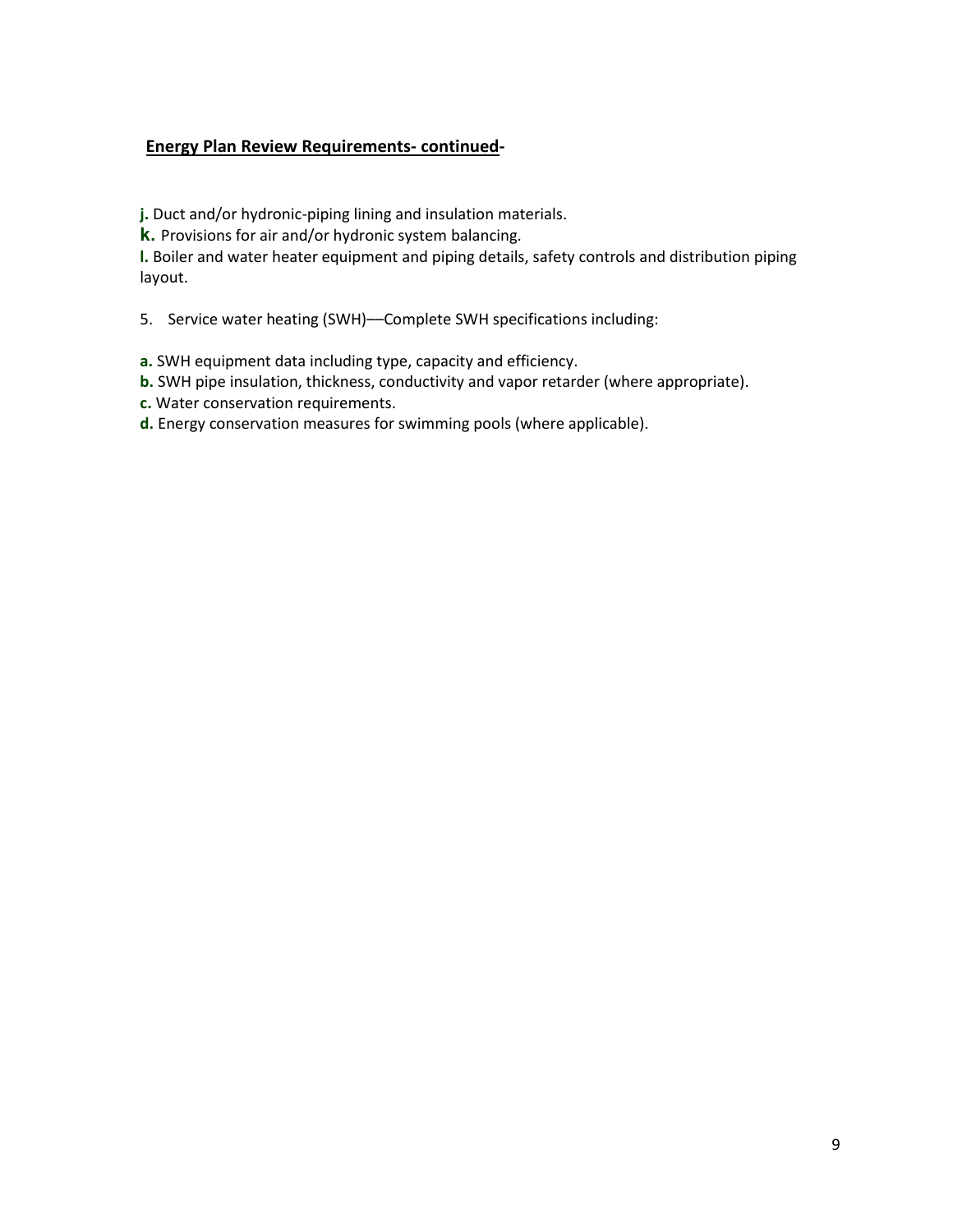## **ACCESSIBILITY PLAN REVIEW REQUIREMENTS**

Accessibility Plan Reviews are based on the *Florida Building Code* "Accessibility" edition and the ICC/ANSI A117.1 standard as referenced by the applicable sections unless otherwise directed. In order to perform a thorough Accessibility Plan Review, the following specifications, drawings and details shall be submitted:

1. Complete signed and sealed (as required by applicable laws) architectural plans and material Specifications of all work. Details and plans drawn to scale with sufficient clarity, details and dimensions to show the nature and extent of the work proposed.

2. A site plan including the following information:

**a.** Size and location of all new construction and all existing structures on the site.

**b.** Location of any recreational facilities (i.e., pool, tennis courts, etc.)

**c.** Established street grades and proposed finished grade.

**d.** Accessible parking, other locations of public access to the facility, accessible exterior routes and locations of accessible entrances.

#### 3. Architectural plans and specifications to include:

**a.** Description of uses and the proposed occupancy group(s) for all portions of the building. The design approach for mixed-uses (as applicable).

**b.** Fully dimensioned drawings to determine areas and building height.

**c.** Adequate details and dimensions to evaluate accessible means of egress, including occupant loads for each floor, exit arrangement and sizes, corridors, doors, stairs, ramps, handrails, areas of refuge, etc.

**d.** Adequate details and dimensions to evaluate the accessible route to areas required to be accessible, including corridors, doors, protruding objects, maneuvering clearances, clear floor space at fixtures and controls, etc.

**e.** Accessibility provisions including but not limited to access to services, seating, dining, listening Systems, accessible fixtures, elevators, work surfaces, etc.

**f.** Accessible plumbing facilities and details.

**g.** Visual and tactile signage provided.

**h.** Details of required fire protection systems and user controls.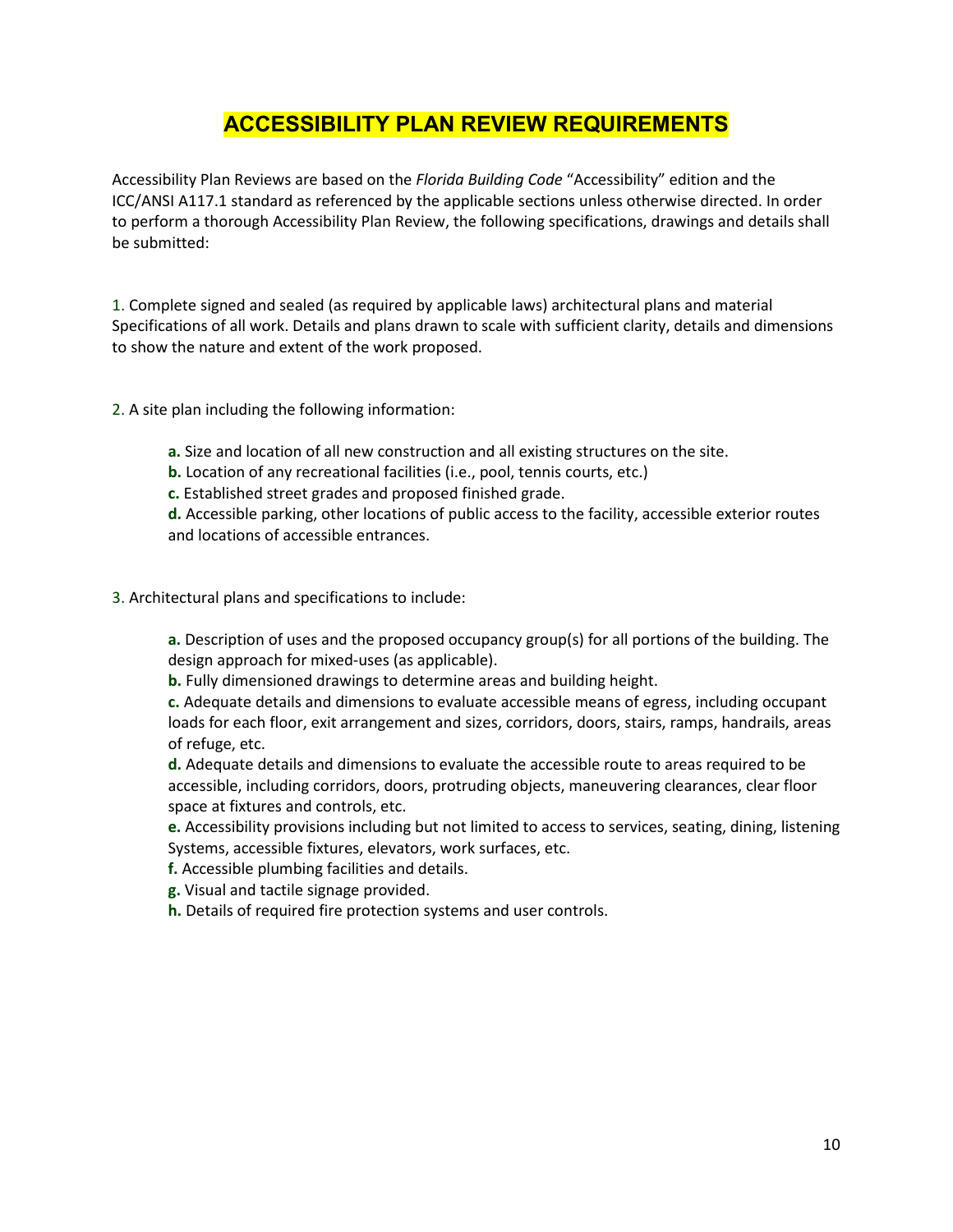# **Residential/Commercial Electronic Submittal Process and Required documents**

**(Additional construction documents shall be required on site for inspection)**

**All Electronic construction documents shall be submitted through our online portal; [www.clermontfl.gov](http://www.clermontfl.gov/) , click on Online permitting. You must be registered as an online contractor to access the portal. To register as an online contractor , send your request to: [inspection@clermontfl.org](mailto:inspection@clermontfl.org)**

**HOMEOWNERS MUST SUBMIT IN PERSON AT 685 W MONTROSE ST, CLERMONT, FL**

**When applying for a permit online, DO NOT CHANGE THE CONTRACTOR INFORMATION –**

#### **THE EMAIL WE HAVE ON RECORD WILL BE THE EMAIL TO RECEIVE ANY PERMIT NOTIFICATIONS.**

**Please fill out the information requested by the system and upload the required documents and label them as indicated below.**

**\*\*\*Note: All documents must be in PDF format (zip files not accepted). Plans are required to be sealed by a Florida Design Professional, must be in PDF format with an electronic digital signature and be digitally sealed. Digital sealing may be a self-certification or use a 3rd party service, but MUST allow "mark-ups"/annotations".** 

**This allows us to place our digital approval stamp, permit # and minor notes on the plans.**

**Building plans shall be set to landscape orientation and combined as one PDF file.**

**Plans marked "Not for Construction" or similar notation will not be accepted.**

**If there is more than one Design Professional with digital signature, then they can upload their own plans as an attachment.**

**Please note: If any of the following documents are missing, the submittal will be rejected as an incomplete submittal and will not be reviewed until all documents are received. Resubmittals do not get priority and are reviewed in date order that they are received.**

**Also, some documents listed below may not be required based on the permit type.**

#### **Please name as listed below with the required documents in each attachment.**

#### **Attachment 1: FOLDER WILL INCLUDE DOCUMENTS BELOW WILL BE NAMED: ADMINISTRATIVE DOCUMENTS:**

- **1. Permit Application (signed by license holder and notarized.)**
- **2. Power of Attorney (if someone other than license holder is signing application)**
- **3. Top page of Energy Calculation (to be submitted to State) (if applicable)**
- **4. Certified copy of NOC (if available at time of submittal)**
- **5. Property record card (1st page only) or Warranty deed if recently purchased**
- **6. Flood Elevation Certificate, if located in a Flood Zone (only for new construction SFR, or Duplexes)**
- **7. Affidavit for Window/Doors (required only Window Door Replacement permits (not SFR permits)**
- **8. Affidavit for Reroofs (required only for reroof only permits)**

#### **Attachment 2 Will be NAMED**: **UTILITY REQUEST FORM (TOP PART OF FORM TO BE FILLED OUT) THIS IS FOR NEW CONSTRUCTION ONLY , can be found on City website**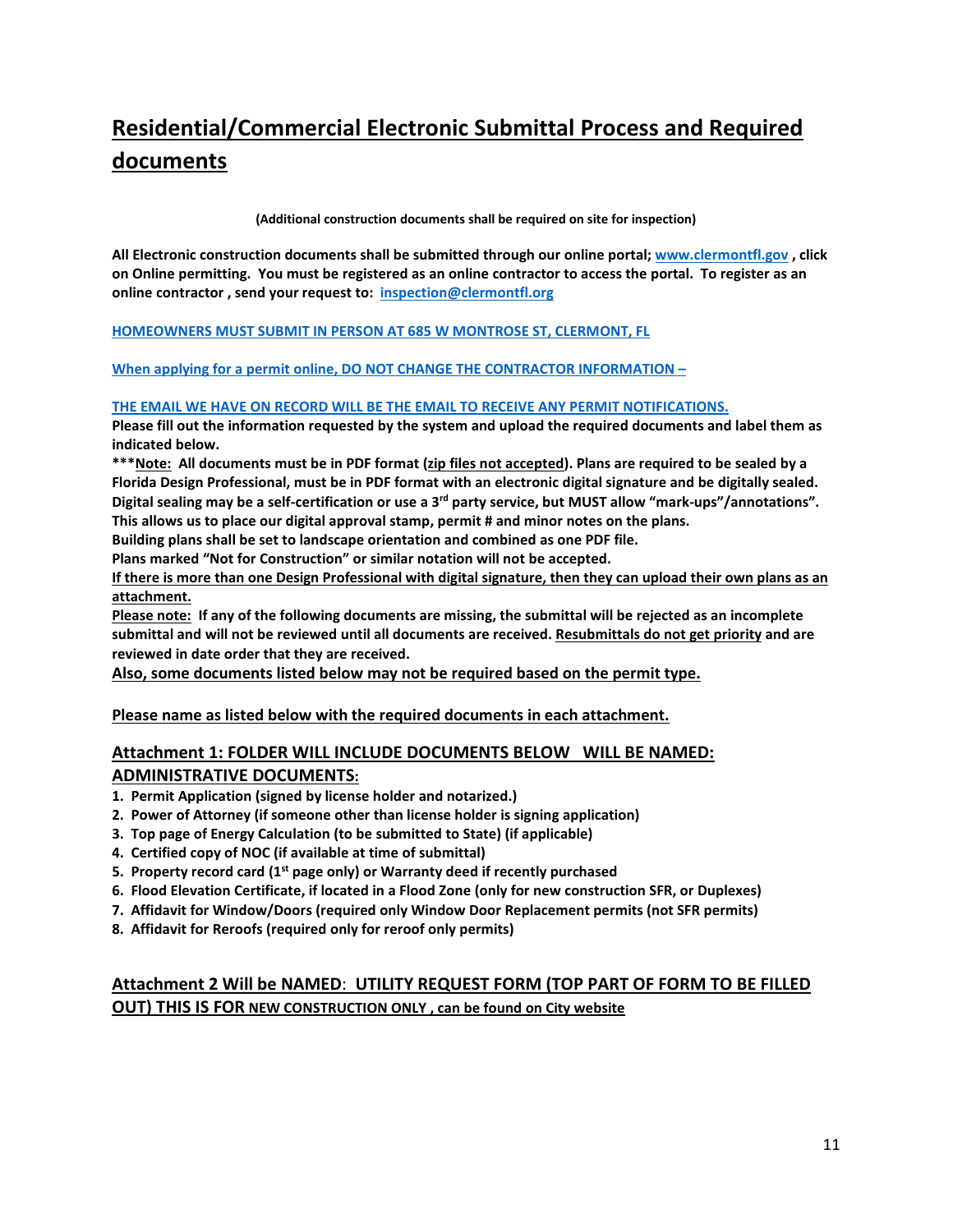#### **Attachment 3: Will be named; REVIEW 1 SURVEY/SITE PLAN**

**Site plan with digital signature survey shall include: Dimensions of property Location of all existing and proposed structures Setbacks from all property lines to existing and proposed structures. Location of all roads and right of ways (including center lines) in relation to the property. A Directional arrow indicating North. Impervious % The scale used for the site plan (such as 1" =30') Location of all natural and manmade surface waters (i.e. lakes, canals, wetlands, etc.), also indicate Mean High Water Mark & 100-year flood line. Location of proposed and/or existing water lines and meters. Location of driveways and sidewalks Location of LP tanks, size, type. Distance from tank to structure. Distance form all external ignition sources, i.e. air conditioner.**

**Attachment 4- Will be named: Review 1- LANDSCAPE AND IRRIGATION PLAN- Only required for new construction Single Family and Duplex permits)**

#### **Attachment 5: Will be named: Review 1- FLORIDA PRODUCT APPROVAL SHEETS**

**Submit a printed copy of the Florida Building Product Approval-Evaluation Report and Installation Instructions for all applicable products (windows, doors, roof, wall cladding, and et cetera: Pressures on product approval must meet or exceed those shown on plan.**

- **1 Roofing Materials**
- **2 Window and door materials**
- **3 Structural components**

**. Pressures on product approval must meet or exceed those shown on plan.**

#### **Attachment 6: Will be named: Review 1-Energy Calculations:**

**Completed form R402, R405, or REScheck**

#### **Attachment 7: Will be named: Review 1- Engineered Truss Package**

**Signed and sealed drawings and calculations (Commercial truss must have signed and sealed truss cut sheets OR roof plan showing bar joist construction**

#### **Attachment 8: Will be named: Review 1- Building Plans**

**Construction plans signed and sealed by Florida architect/and or Engineer that include:** 

- **1. Floor plan**
- **2. Elevations**
- **3. Sections and details for Architectural, Structural, Mechanical, Electrical, Plumbing systems as applicable to the project**
- **4. Must include all applicable Design Criteria, City of Clermont Jurisdiction, Applicable codes, Location (address), Design Loads: Wind, Flood, Soils, Termite and Structural (roof, floor, Walls, Windows and Doors)**
- **5. Shall have at least one complete building envelope tie down in section to demonstrate compliance.**
- **6. Commercial plans must include Life Safety, Floor, Structural, mechanical, electrical, plumbing plan, as applicable to the project.**
- **7. If a different engineer is submitting the MEP's you can up load those to a separate PDF attachment.**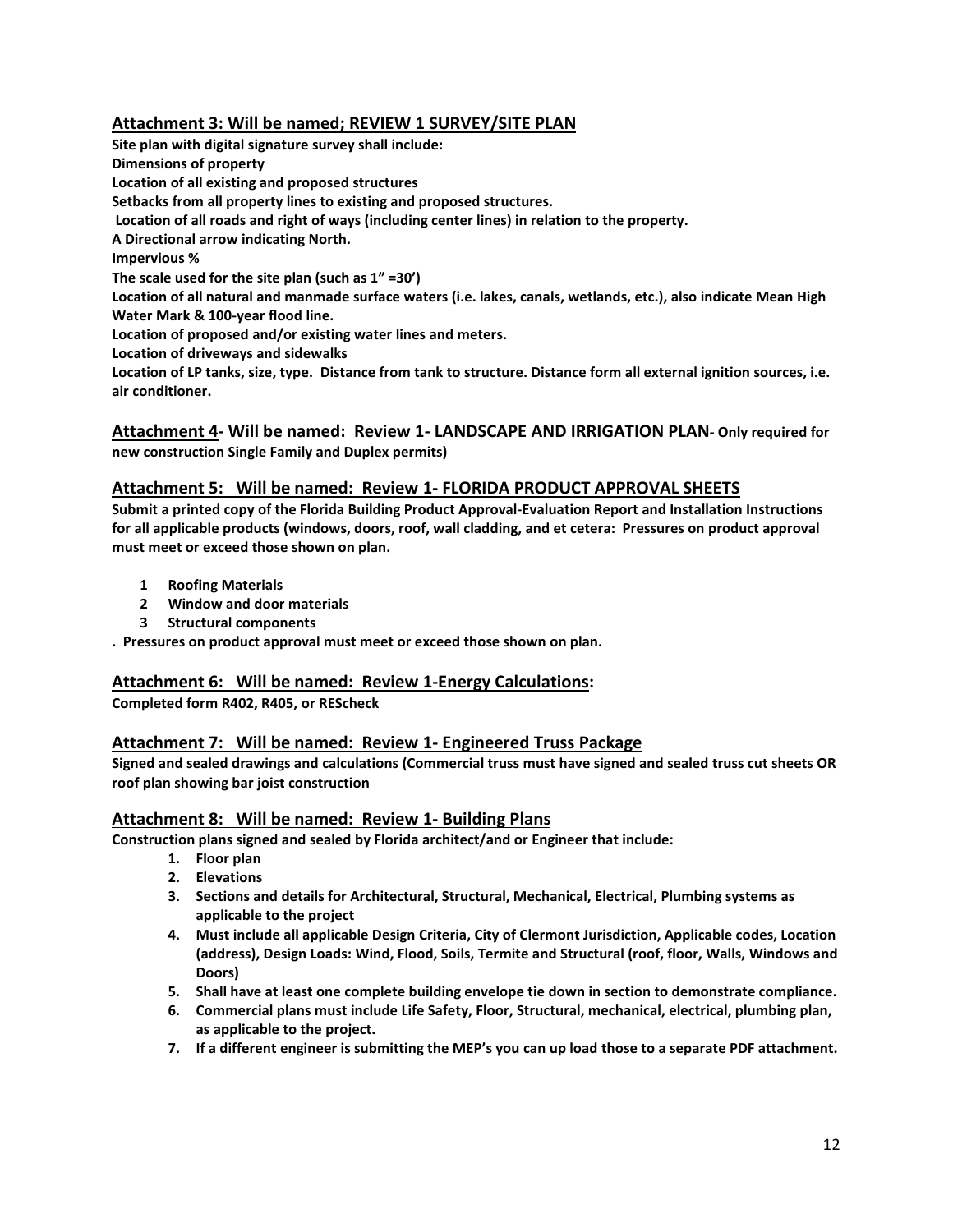**Attachment 9- will be named: Building Specification Sheets:**

**(for Commercial only if applicable, separate from Product approval sheets)**

**Attachment 10: Will be named- Plumbing plan only- FOR COMMERCIAL PROJECT ONLY-Showing floor plan, fixture count, peak demand in gallons per minute**

**Once Building services has completed all reviews, you will receive either a Denied or an approval notification. If your plan has been rejected, please follow the instructions for Resubmittal.**

**If approved, you will go back to the online system, pay all associated permit and impact fees, print your permit card, and then click on all the APPROVED ATTACHMENTS, save them to disk for Printing. All approved plans must be printed in standard 24x36 size for the jobsite with all approved supporting documents, such as energy calculations, product approval, approved site plan, etc.**

**A Certified copy of the Notice of Commencement is required prior to any inspection.**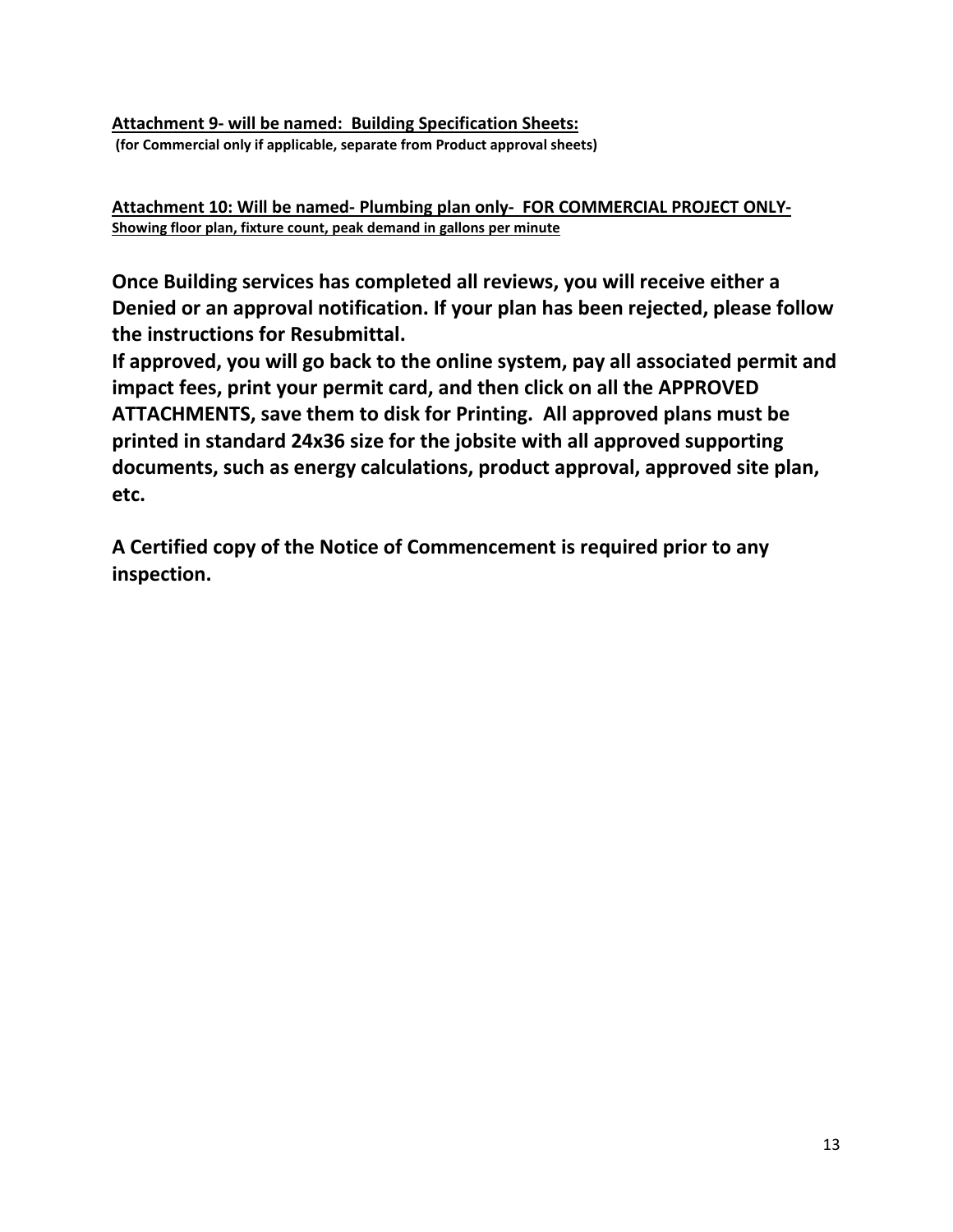## **RESUBMITTAL INSTRUCTIONS TO BE USED ONLY FOR PERMITS THAT INVOLVE PLAN REVIEW**

## **RESUBMITTALS: BEFORE permit issued, FOR NOTED PLAN DEFICIENCY**

**All RESUBMITTALS will be uploaded to the URL site listed below and labeled as follows based on the folders identified on the initial submittal and based on what you are required to resubmit.**

### **<http://docs.clermontfl.org/forms/docsubmit>**

**A Resubmittal/Revision Form can be found on our website and is required for each resubmittal and will have its own folder and be labeled as listed below.**

**The Resubmittal form will include permit # and detail narrative of all changes or written response to every plan review question.**

**The resubmittal will be accepted only from the permit contact person to lessen the chance of conflicting corrections and permit pages of different dates being used. Upload your resubmittal to the URL site listed above.**

**Example: Resubmittals will be labeled as follows: Please submit complete building plan with the changes (CLOUDED) .**

**Review 2- Building plans**

**Review 2- Energy Calculations**

**Review 2- Product Approval**

**Basically upload what the plan was rejected for, please maintain the separate folders, only label the review as Review 2, Review 3, etc.**

• **Please Note, Partial plans will not be reviewed, please make sure you have addressed ALL comments before resubmitting to avoid delays.**

•

**Forms can be found at our website: [www.clermontfl.gov](http://www.clermontfl.gov/) under Building Services, Forms.**

**REVISIONS: (AFTER THE PERMIT HAS BEEN ISSUED), PLEASE SUBMIT THE REVISED PLAN COVER SHEET DESCRIBING REVISIONS BEING SUBMITTED UNDER ONE ATTACHMENT, and submit the complete set of plans with the revisions (CLOUDED) on each sheet that contains a revision.**

**They will be labeled as follows: (whatever is applicable)**

**Example:**

**Revision 1- Building plans**

**Revision 1- Energy Calcs**

**Revision 1- Product approval**

**All revisions will also be uploaded the above listed URL SITE (HTTP)**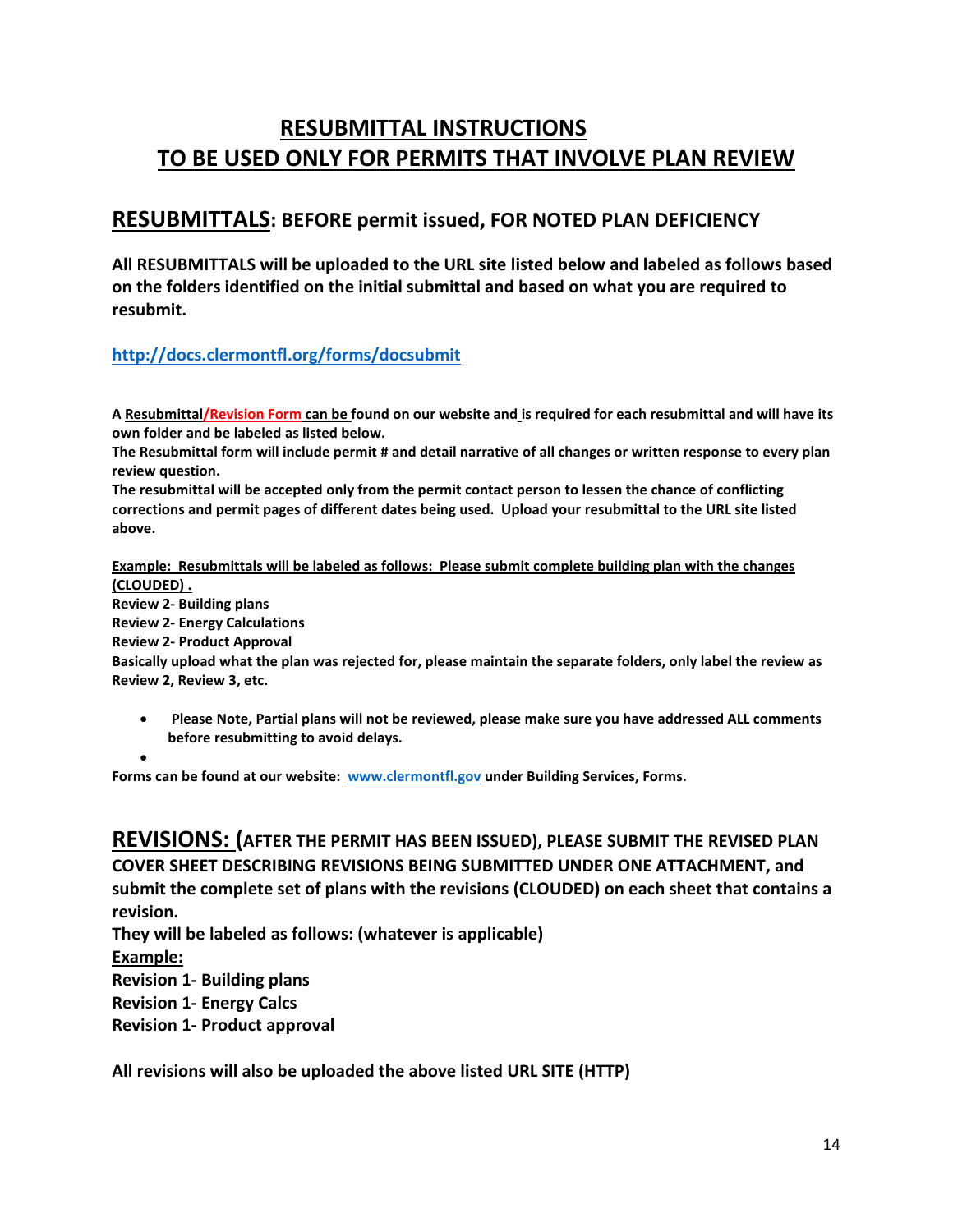## **REQUESTING INSPECTIONS**

## **Please make sure to request your inspections thru the ETRAKIT online system.**

**The Cut off time to request inspection for the next day is 11:00 p.m.**

**The cut off to cancel an inspection is 7:15 a.m. the day of the inspection.**

**There is a DAILY INSPECTION REPORT you can view. Go to the ETRAKIT Homepage and scroll down to the bottom of page and under INSPECTIONS, click on SCHEDULED. That will tell you which inspector will be inspecting your job. (PLEASE WAIT UNTIL 8:15AM TO VIEW)**

**PLEASE DO NOT CALL THE INSPECTOR TO ASK THEM WHEN THEY WILL BE THERE. WHEN YOU HAVE 20 PEOPLE CALLING YOU, IT IS HARD TO GET INSPECTIONS COMPLETED. YOU CAN HOWEVER, TRY TO TEXT THEM.**

| <b>Bob Spears- Chief Building Inspector</b> | 352-602-3812 |
|---------------------------------------------|--------------|
| <b>Bill Colvin- Building Inspector</b>      | 352-602-3828 |
| Alex Zigmond-Outside Contracted Inspector   | 727-255-9021 |

**If you should have any problems with your inspector or inspection, please contact our Chief Building Inspector Bob Spears to discuss.**

**Inspections are capped at 60 inspections per day. Each inspection type counts as 1 inspection (not per address or permit #) so make sure you get your inspections scheduled as soon as possible the day before your inspection.**

## **\*\*\*PLEASE MAKE SURE YOU HAVE SUBMITTED YOUR CERTIFIED COPY OF THE NOC, prior to requesting any inspections as the system will not allow you to schedule without the NOC. (IF REQUIRED)**

**Also, make sure all of your license and insurance is up to date as this will also prevent you from applying for permits and scheduling inspections.**

**If there are any outstanding fees, you will not be allowed to schedule until all outstanding fees have been paid.**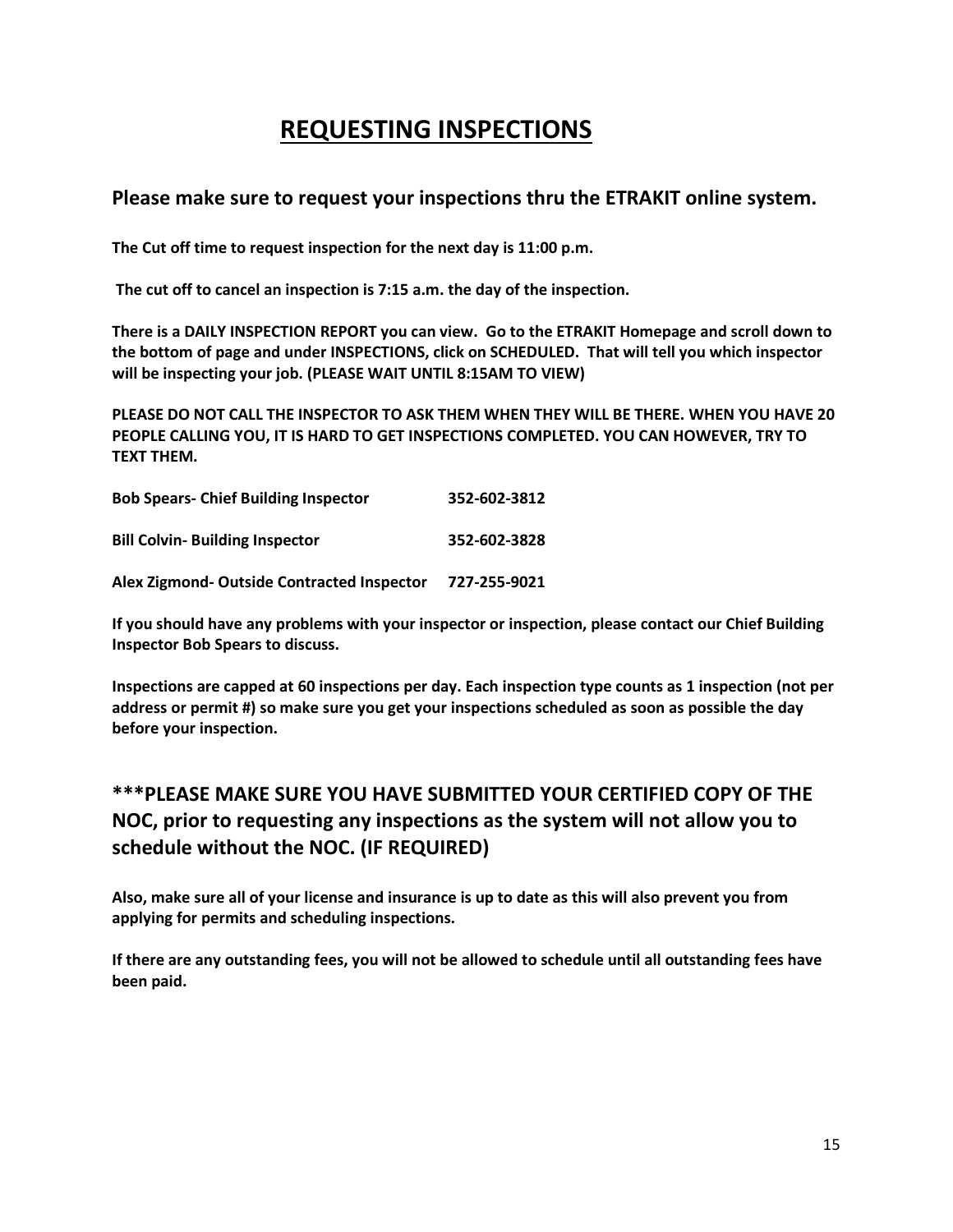# **Requesting your Certificate of Occupancy or Completion**

## **Please allow 24-48 hours.**

**In order to receive your CO or CC, you must have completed the following:**

- **1. Passed all Final building and Fire inspections**
- **2. Passed all sub permits inspections on permits such as Fire alarm, sprinklers, retaining walls, dumpster enclosures.**
- **3. All fees must be paid on all permits INCLUDING any outstanding impact fees.**
- **4. Site Inspections completed (OR PARTIAL) from Public Services. You will need to coordinate with Public services to make sure they have done all of their Site inspections and received all As builts, certifications, etc.**
- **5. Landscape and Irrigation inspection must be scheduled and inspection approved.**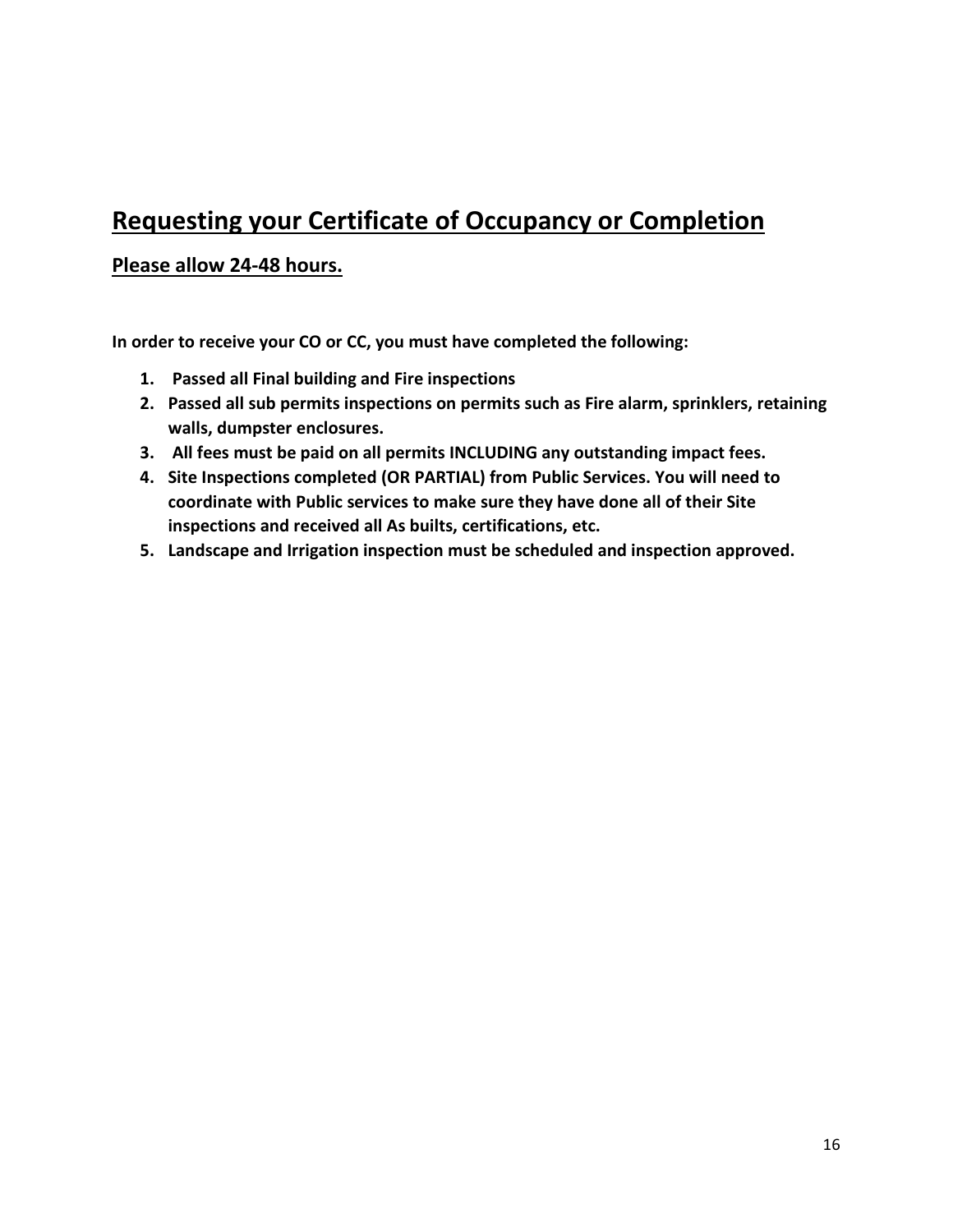#### City of Clermont Building Services Fee Schedule

- 1. The following fee schedule shall be used to determine fees required for the issuance of a City of Clermont building permit.
- 2. No refund shall be given on any permit \$100 or less unless the permit is issued in error by the City.
- 3. No more than 50% of building, electrical, plumbing, fire, gas, or mechanical fees shall be refunded.
- 4. No refund shall be given on plan review fees or administrative fees.
- 5. Refunds shall be released to the property owner unless otherwise stated in written notarized notification from the property owner that the refund can be released to someone else.
- 6. No refund shall be given on permits more than six months old from date of issuance or if construction has been started unless the permit is issued in error by the City.
- 7. Building permits shall become null and void if construction is not started and a valid inspection called for and approved within six months from the issue date.
- 8. Building permits applied for but not issued (paid for) after 90 days of approval will be null and void

#### **Administrative Fees: Building**

| <b>Fee Title</b>                           | <b>Fee Schedule</b>                             |
|--------------------------------------------|-------------------------------------------------|
|                                            |                                                 |
| <b>Zoning Clearance</b>                    | \$45.00 (residential, existing commercial/misc. |
|                                            | \$100 - New Commercial                          |
| Change of Primary Contractor               | \$85.00                                         |
| Change of Sub Contractor                   | \$52.00                                         |
| Modifying construction plans after permit  | \$85.00-Building                                |
| issuance                                   | \$52.00 Fire (if applicable)                    |
| Approve or Re-stamp plans after permit     | \$85.00                                         |
| issuance                                   | \$52.00 Fire (if applicable)                    |
| Pre-power approval forms for first 60 days | \$100.00                                        |
| Temporary/CC or Stocking permit            | \$180.00                                        |
| Replace Building permit card               | \$10.00                                         |
| Fax Permits-Local/long distance            | \$5.00                                          |
| Extension of Permits-only 90 day extension | 15% of original permit fee or \$55 whichever is |
| may be granted                             | greater                                         |
| Permit Amendment fee-other than            | \$40.00                                         |
| contractor changes                         |                                                 |
| Special Inspection fee for after hours,    | \$150.00 per hour; time calculated as           |
| weekend, and holidays                      | departure from home to return to home           |
| Customized reports                         | \$40.00 per hour, one hour minimum              |
| Re-Inspection fees<br>$\ast$               | \$105.00 Building \$105.00 - Fire               |
| Work without a permit                      | Double permit fee or \$150 whichever is         |
|                                            | greater                                         |
| Tree Removal permit                        | \$25.00 or \$100 (work without a permit)        |
| <b>Contractor License Processing fee</b>   | \$35.00                                         |
| Addressing Fee *                           | \$7.50 per address                              |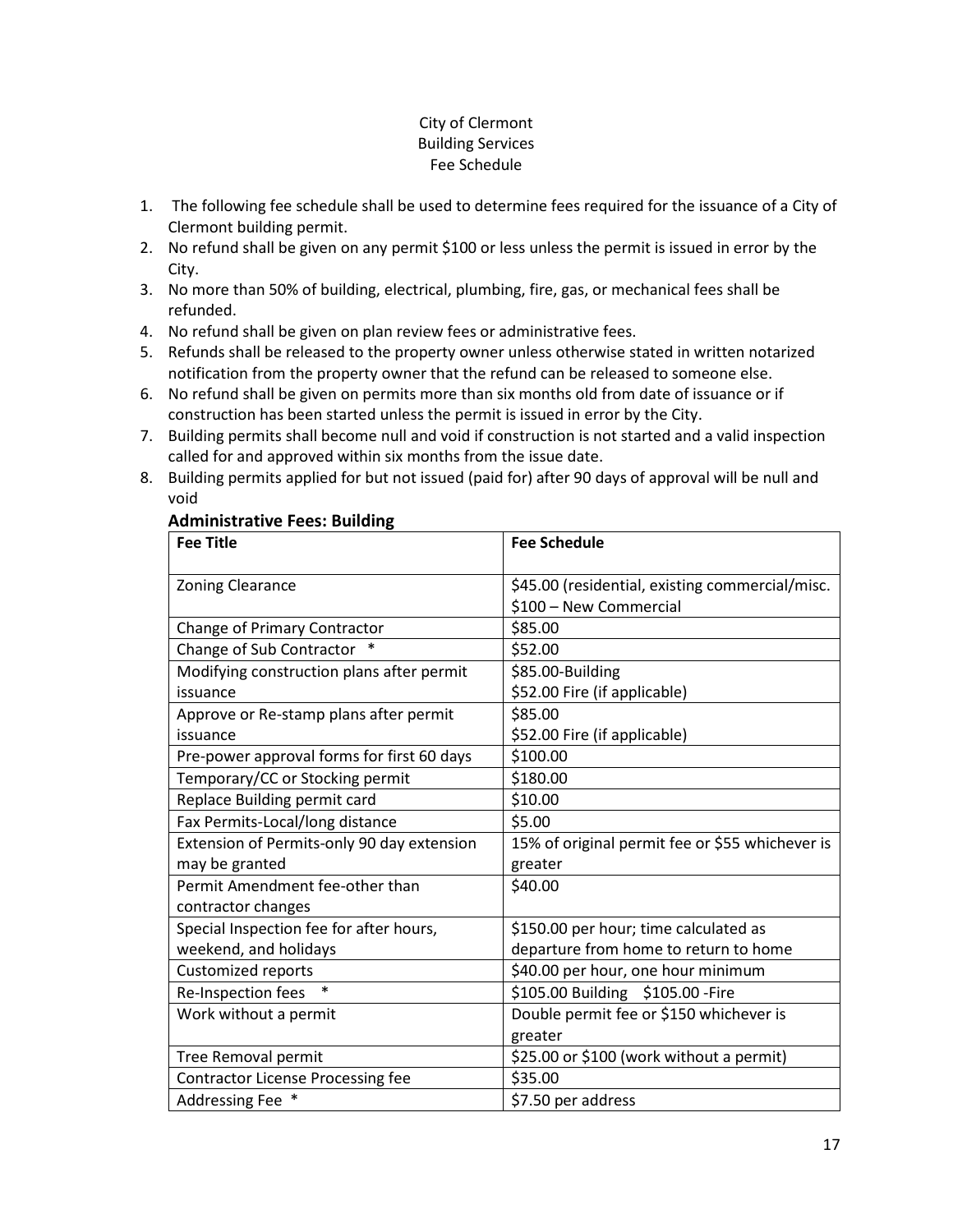| Expedited Plan Review (if available) | \$900 (Building fee), Fire fee is \$123.00 per<br>hour for first 2 hours plus \$79 for each addl |
|--------------------------------------|--------------------------------------------------------------------------------------------------|
|                                      | hour.                                                                                            |

## **Residential Permit Fees- Square Footage Rate (under Roof)**

| <b>Fee Title</b>                                                                             | <b>Fee Schedule</b>                                             |
|----------------------------------------------------------------------------------------------|-----------------------------------------------------------------|
|                                                                                              |                                                                 |
| Residential building permit (includes<br>plan, review, initial inspections and<br>admin fees | \$0.35 per sq ft, \$75 minimum                                  |
| Other Permit fees (under roof or<br>impervious surface                                       | Residential \$-75.00 minimum                                    |
| Other permit-Residential (not<br>covered elsewhere) Includes<br>Demolition                   | \$75 minimum or 2% cost of construction whichever is<br>greater |
| Roofing/Reroof                                                                               | \$0.05 per sq ft or minimums whichever is greater               |
| All alterations/renovations and shell<br>only permit                                         | One half of the square foot rate Residential; \$75<br>minimum   |

## **Other Permit Fees**

| <b>Fee Title</b>                           | <b>Fee Schedule</b>                                                                                                                      |
|--------------------------------------------|------------------------------------------------------------------------------------------------------------------------------------------|
| Aluminum Construction                      | \$0.25 per sq ft; \$75 minimum, if this is a<br>Commerical project add Fire fee \$0.20 sq ft;<br>75 minimum                              |
| Pool Enclosure                             | \$0.12.5 per sq ft; \$75 minimum, If this is a<br>commercial project, add Fire review fee of<br>1/2 the aluminum rate or \$75.00 minimum |
| <b>Greenhouse Building</b>                 | \$75.00 minimum (including roofing) If this is<br>a commercial property add Fire fee of<br>\$0.013 sq ft; \$164.00 minimum               |
| <b>Plumbing Permit fees</b>                | \$0.05 per square foot; \$75 minimum                                                                                                     |
| Solar Pool Heating System                  | \$75.00 minimum                                                                                                                          |
| <b>Plumbing Warehouses</b>                 | 1/2 plumbing rate; \$75 minimum                                                                                                          |
| Gas piping/fixtures                        | \$0.05 per square foot; \$75 minimum                                                                                                     |
| <b>Electrical Permit fees</b>              | \$0.05 per square foot; \$75 minimum                                                                                                     |
| <b>Electrical for Warehouses</b>           | 1/ <sub>2</sub> electrical rate; \$75 minimum                                                                                            |
| Individual Basis-Each service installation | \$115.00                                                                                                                                 |
| Photovoltaic system (Residential)          | \$305.00 includes building & electric fee                                                                                                |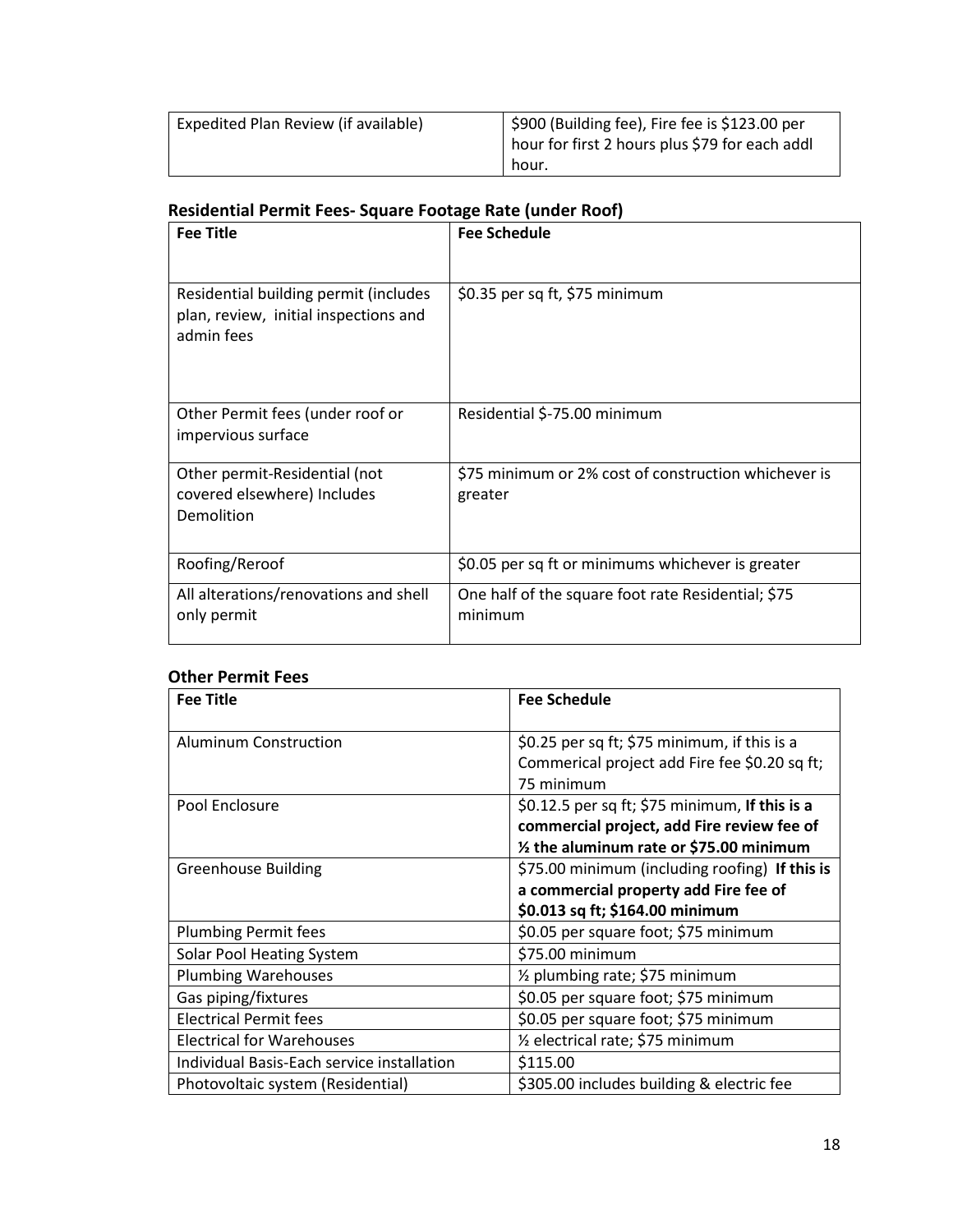| Each distribution/sub panel/disconnect new | \$115.00 each                                  |
|--------------------------------------------|------------------------------------------------|
| or replacement                             |                                                |
| Mechanical permit fees                     | \$0.05 square foot; \$75 minimum               |
| Mechanical (Roof Top units)                | \$150.00 per unit; if over 2,000 CFM (over 5   |
| Installation/Replacement                   | tons)Fire review fee is \$150 minimum          |
| Mechanical-Warehouse                       | 1/ <sub>2</sub> mechanical rate; \$75 minimum  |
| L/P and Natural Gas (up to 125 gallons)    | \$165.00 Building fee; (add \$130.00 for fire  |
|                                            | fee if greater than 125 gallon tank.           |
| <b>Fuel Storage-Commercial</b>             | Bldg fee \$165.00; Fire fee \$209.00           |
| Paint Booth- Commercial                    | Bldg fee \$165.00; Fire fee, \$200 minimum or  |
|                                            | 1.3% cost of construction; whichever is        |
|                                            | greater                                        |
| Shed (aluminum, wood, other)               | \$0.25 per square foot; \$75 minimum. (if      |
|                                            | commercial shed, add \$0.20 per square         |
|                                            | foot; \$75 minimum for Fire fee                |
| Fence                                      | \$40 per 300 linear foot (for commercial       |
|                                            | fences, add \$32 per linear feet for Fire fee) |
| Life Safety Inspection                     | Bldg fee \$75.00; Fire, \$0.013 per square     |
|                                            | foot; \$103 minimum                            |
| $\ast$<br>Change of Building Use/Occupancy | Bldg fee \$125.00 ; Fire fee: \$125.00         |
| Marine-Residential                         | \$0.25 per square foot; \$75 minimum           |
| Marine-Commercial                          | Building fee: \$0.25 sq ft; \$150 minimum &    |
|                                            | Fire fee: \$0.013 per square foot; \$150       |
|                                            | minimum                                        |
| Roofing/Reroof                             | \$0.05 per square foot or \$75 minimum,        |
|                                            | whichever is greater                           |
| Foundations                                | Residential: \$0.05 per square foot or \$75    |
|                                            | minimum, whichever is greater                  |
|                                            | Commercial: \$0.05 per square foot or \$150    |
|                                            | minimum, whichever is greater                  |

## **Swimming Pool Permit fee**

| <b>Fee Titlte</b>                        | <b>Fee Schedule</b> |
|------------------------------------------|---------------------|
| Spa (includes electrical, plan review,   | \$125.00            |
| plumbing and gas                         |                     |
| Private above ground swimming pool       | \$110.00            |
| (includes electric, plumbing, gas & plan |                     |
| review                                   |                     |
| Private In-Ground swimming pools         | \$370.00            |
| (includes electric, plumbing, gas & plan |                     |
| review                                   |                     |
| Commercial swimming pools, (includes     | \$515.00            |
| electric, plumbing, gas & plan review)   |                     |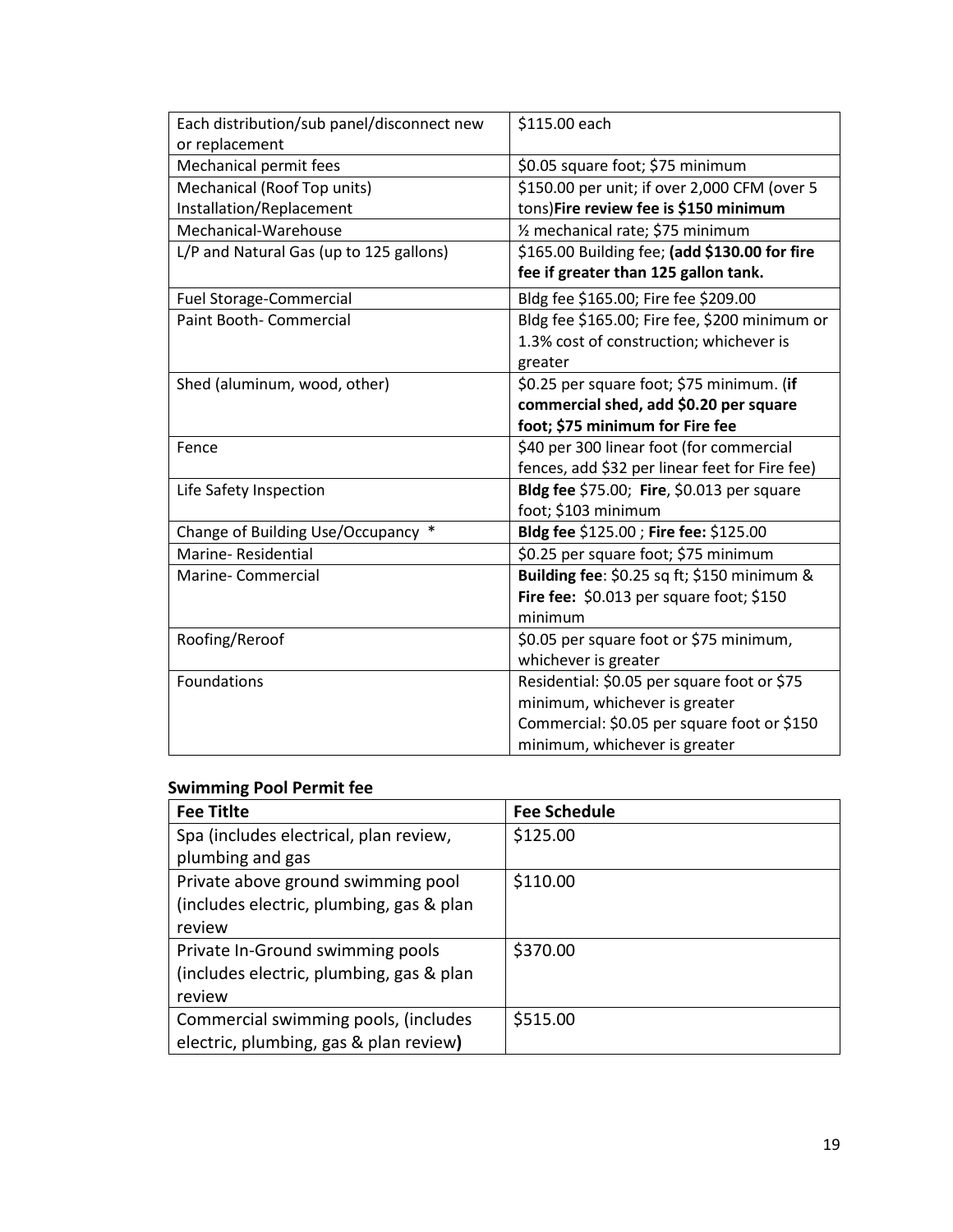## **Mobile Homes**

| <b>Fee Title</b>                        | <b>Fee Schedule</b>                |
|-----------------------------------------|------------------------------------|
| Pre-Mobile Home setup-Health, safety    | \$165.00                           |
| and structural inspection prior to used |                                    |
| mobile home setup (pertains to used     |                                    |
| mobile homes)                           |                                    |
| Manufactured homes permit fees-         | Building fee \$445.00              |
| Manufactured home permit includes set-  | For commercial MH, add \$0.013 per |
| up, electric, plumbing & mechanical     | square foot; \$164 minimum         |
| Fees for additions to Manufactured      | \$0.35 per sq ft residential       |
| homes shall be calculated the same as   | \$0.25 per sq ft aluminum          |
| building permit fee / aluminum permit   | \$75.00 minimum                    |
| fee rate                                |                                    |
| Modular Home permit fees                | Same as Manufactured Homes         |
| Modular Building, DCA approved          | Same as Manufactured Homes         |

#### **Sign Permit Fees**

| Permit fees (for issuing each sign) | \$125.00                                |
|-------------------------------------|-----------------------------------------|
| Permit fees (with electric)         | \$165.00                                |
| In addition: Wall hung signs        | \$0.40 per square foot per side         |
| <b>Free Standing Signs</b>          | Building fee \$0.65 per square foot per |
|                                     | side, plus: Fire fee of \$105.00        |

## **Commercial Permit fees (under roof)**

| Commercial, Building permit (includes    | Building fee: \$0.50 per square foot;      |
|------------------------------------------|--------------------------------------------|
| plan review, initial inspection,         | \$150 minimum                              |
| administrative                           | Fire fee: \$0.013 per square foot; \$164   |
|                                          | minimum                                    |
| Warehouses: 0 to 400,000 sq ft           | Building fee-\$0.20 sq ft; \$150 minimum,  |
|                                          | Fire Fee-\$0.013 per sq ft; \$164 minimum  |
| Warehouses: 400,001 plus sq ft           | Building fee-\$0.15 per sq ft; \$150       |
|                                          | minimum                                    |
|                                          | Fire fee- \$0.013 per sq ft; \$164 minimum |
| Institutional                            | Building fee: \$0.50 per sq ft; \$150      |
|                                          | minimum                                    |
|                                          | Fire fee: \$0.013 per sq ft; \$164 minimum |
| Other Permit items (under roof or        | Building fee-\$150 minimum                 |
| impervious surface                       | Fire fee- \$150 minimum                    |
| Other Permits-Commercial hoods, walk in  | Building fee-\$200 minimum or 2% cost      |
| coolers, retaining walls, site lighting, | of construction, whichever is greater      |
| demolition, generators, others not       | Fire-\$150 minimum (others)                |
| covered elsewhere                        | Fire-\$96.00 (generators)                  |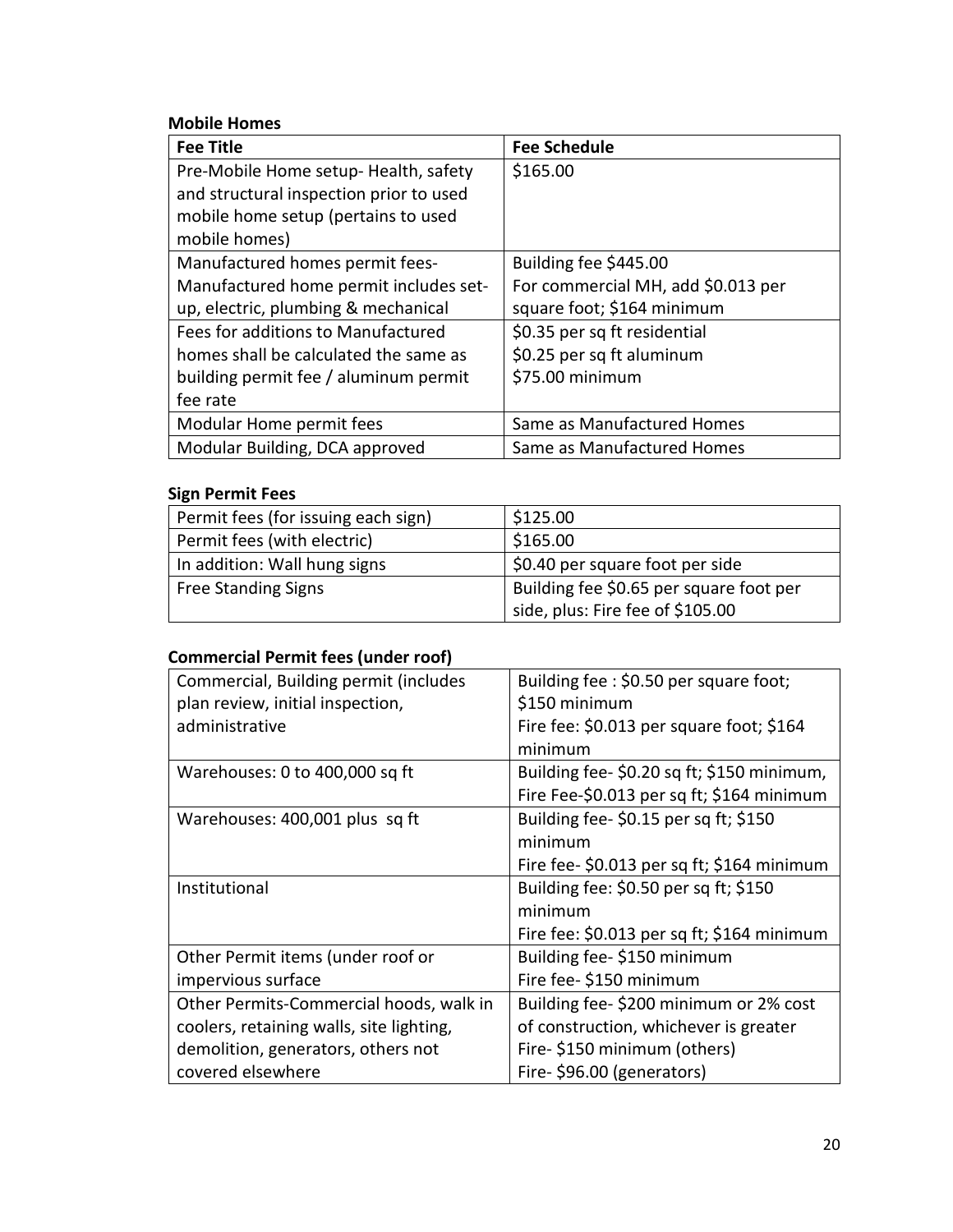| All Alterations/Renovation and Shell only | Building Fee- \$0.25 square ft; \$150 min |
|-------------------------------------------|-------------------------------------------|
| permits*                                  | Fire Fee- $$0.25$ square ft, \$150 min.   |
|                                           |                                           |

## **Permit Renewal Fees**

**When renewing a building permit the following percentage shall be used for the purpose of calculating the building fee. The percentage represents the work NOT yet completed.**

| If the first inspection was never made-   | 100%                                 |
|-------------------------------------------|--------------------------------------|
| renewal must be at full current value     |                                      |
| Slab inspection approved and slab poured  | 80%                                  |
| Lintel inspection approved                | 60%                                  |
| Framing and Rough All inspections         | 40%                                  |
| approved                                  |                                      |
| Insulation inspection passed              | 20%                                  |
| For Final inspections only                | 10%                                  |
| Electrical, plumbing & mechanical permits | Renewal for sub permits shall be the |
| renewal fees                              | minimum permit fee \$75.00           |

#### **Fire Fees Administrative:**

| <b>Contractor Initial Registration</b>    | \$52.00                                      |
|-------------------------------------------|----------------------------------------------|
| Change of Primary Contractor *            | \$85.00                                      |
| Change of Sub Contractor                  | \$52.00                                      |
| Modifying construction plans after permit | \$52.00                                      |
| issuance                                  |                                              |
| Approve or Re stamp construction plans    | \$52.00                                      |
| after Permit issuance                     |                                              |
| Replace Fire Permit Card                  | \$6.00                                       |
| Extensions of permit-only 90 day          | 13% of original permit fee or \$55,          |
| extension may be granted                  | whichever is greater                         |
| Permit Amendment fee-other than           | \$34.00                                      |
| Contractor changes                        |                                              |
| Resubmittal of construction plans *       | \$85.00                                      |
| Special Inspection fee for after hours,   | \$123.00 for the first 2 hours plus \$79 for |
| weekend, or holidays                      | each additional hour                         |
| Customized reports                        | \$32 per hour; 1 hour minimum                |
| Work without a permit                     | Double permit fee or \$128 whichever is      |
|                                           | greater                                      |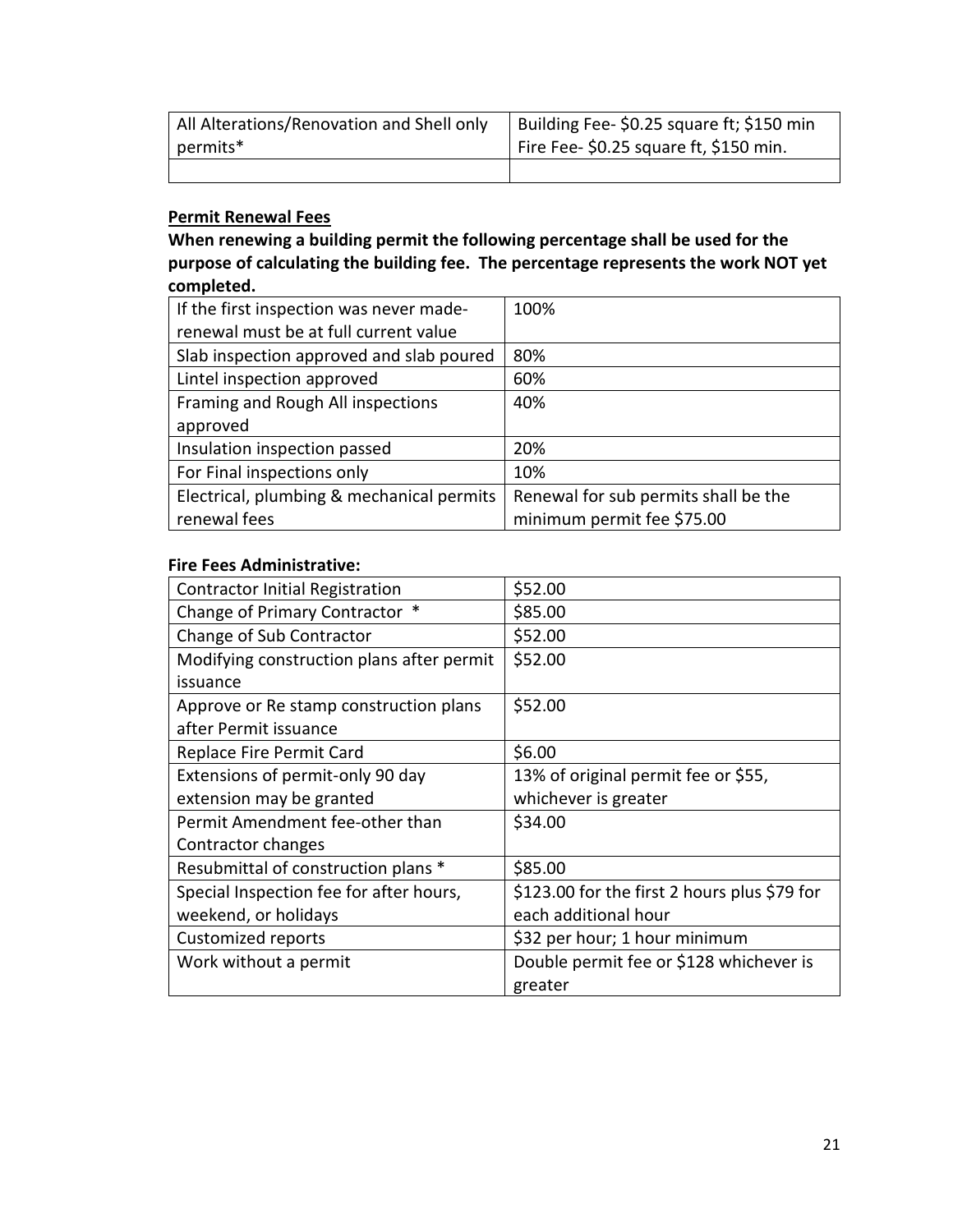## **Fire Inspection Fees**

| Re-inspection fee                           | \$105.00                                  |
|---------------------------------------------|-------------------------------------------|
| Courtesy/Pre Final                          | \$105.00                                  |
| Requested Fire Inspection/Consult           | \$105.00                                  |
| Food Truck Vendor                           | \$45.00 per 6 months                      |
| Fire Hydrant Flow Test                      | 1-5 hydrants; \$128; each additional      |
|                                             | group of 1 to 5 hydrants: \$64-           |
|                                             | reinspection per group of 1 to 5 hydrants |
|                                             | \$64.00                                   |
| Licensure Fire Inspection                   | \$0.013 per square foot; \$103 minimum    |
| Fire Alarm Monitoring (renewed annually)    | \$130.00                                  |
| <b>Commercial Occupancy Fire Inspection</b> | \$0.013 per square foot; \$103 minimum    |
| Hazardous Materials Storage (EPCRA)         | \$209.00                                  |

## **Fire permit Fees**

| \$314.00                                    |
|---------------------------------------------|
| \$314.00                                    |
| \$314.00                                    |
| \$0.013 per square foot; \$246 minimum      |
| \$314.00                                    |
| \$444.00                                    |
|                                             |
| \$96.00                                     |
| \$184.00                                    |
| \$0.013 per square foot; \$348 minimum      |
| \$314.00                                    |
|                                             |
| \$444.00                                    |
|                                             |
| \$0.013 per square ft; \$82 minimum         |
| \$209.00                                    |
| \$314.00                                    |
|                                             |
| \$628.00                                    |
| \$233 for the first 200 linear ft plus \$65 |
| for each additional 200 linear feet         |
| \$130.00                                    |
|                                             |
| \$209.00                                    |
| \$209.00                                    |
| \$314.00                                    |
| \$130.00                                    |
|                                             |